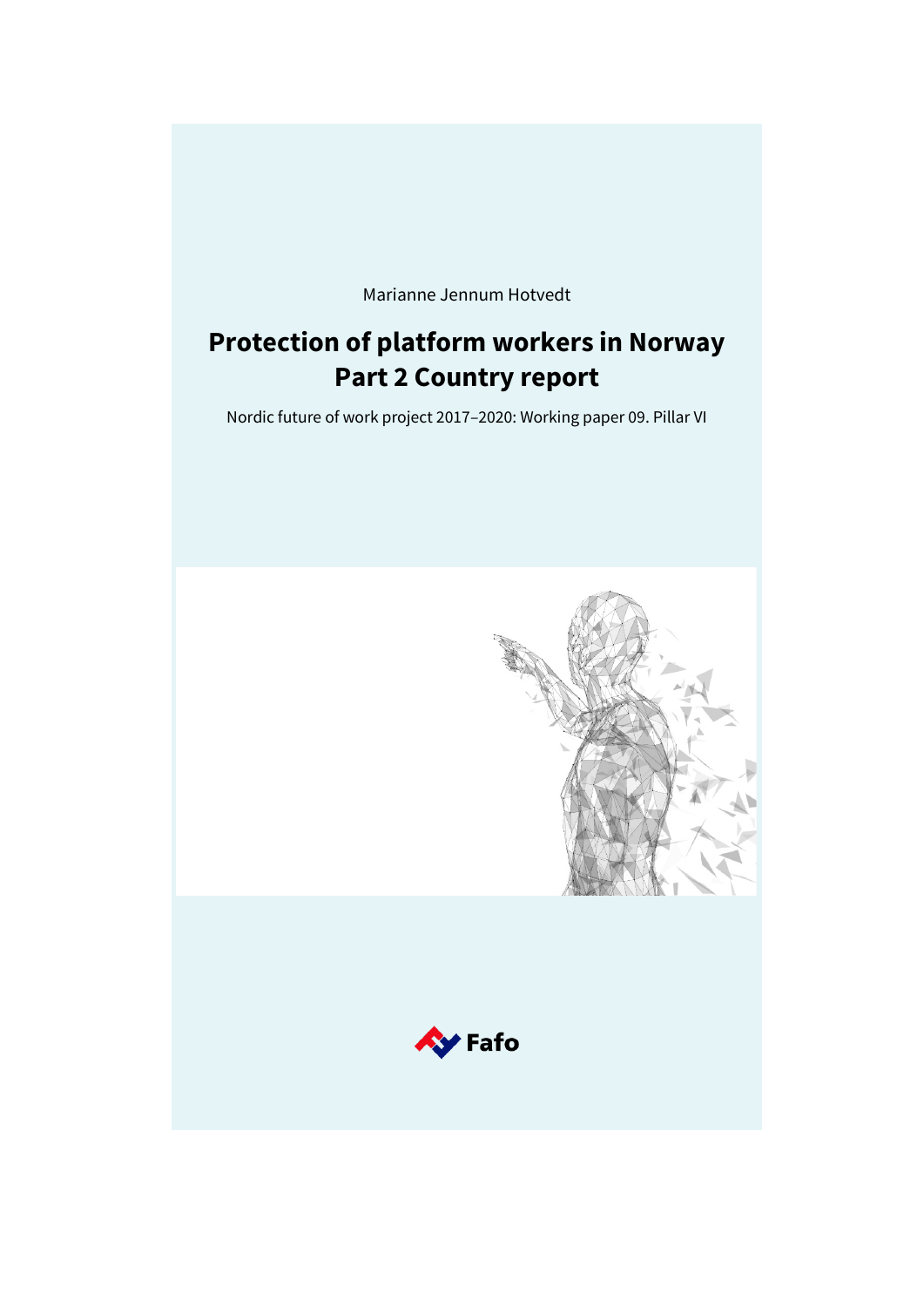© Fafo 2020

Nordic future of work project 2017–2020: Working paper 09. Pillar VI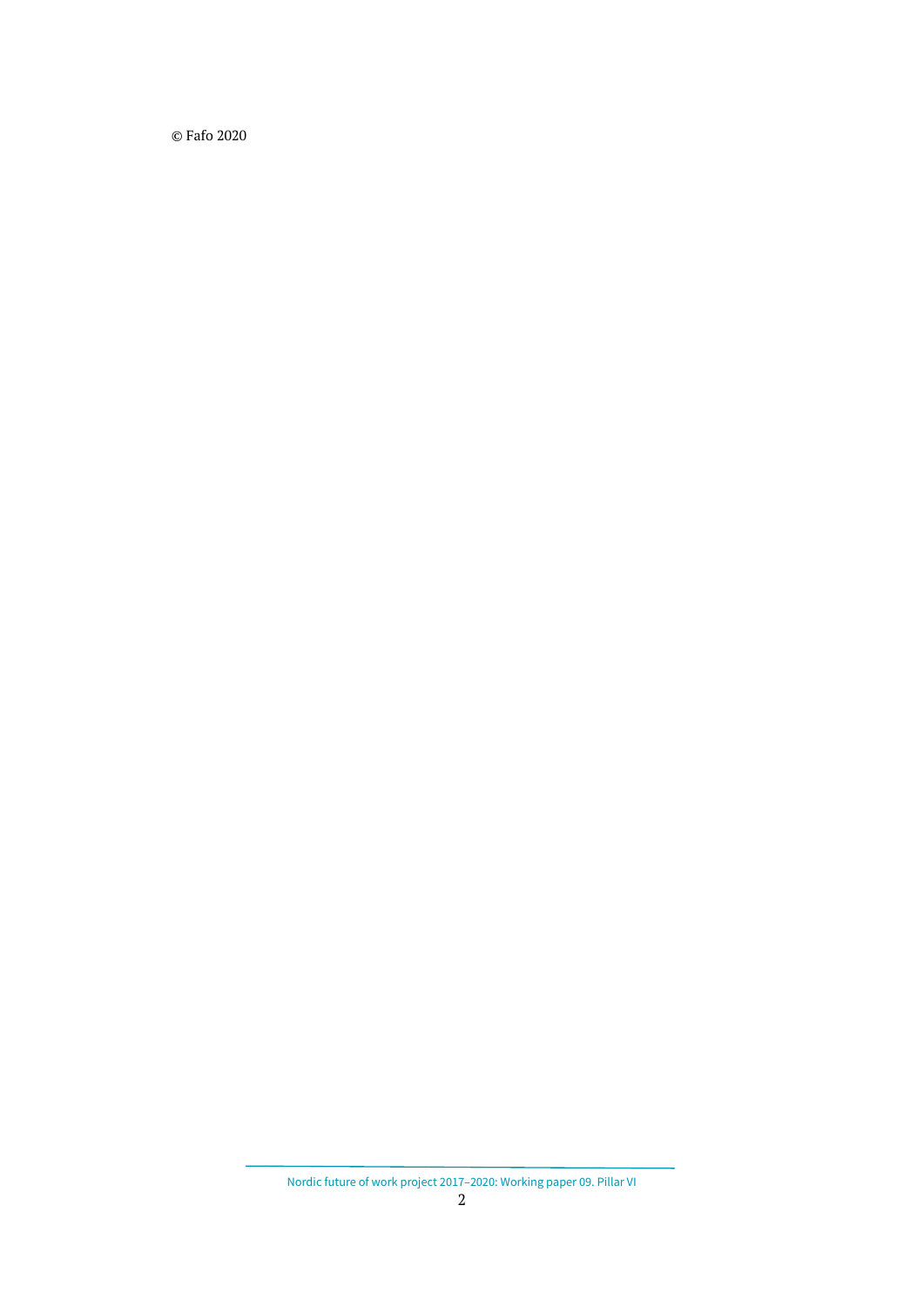# **Contents**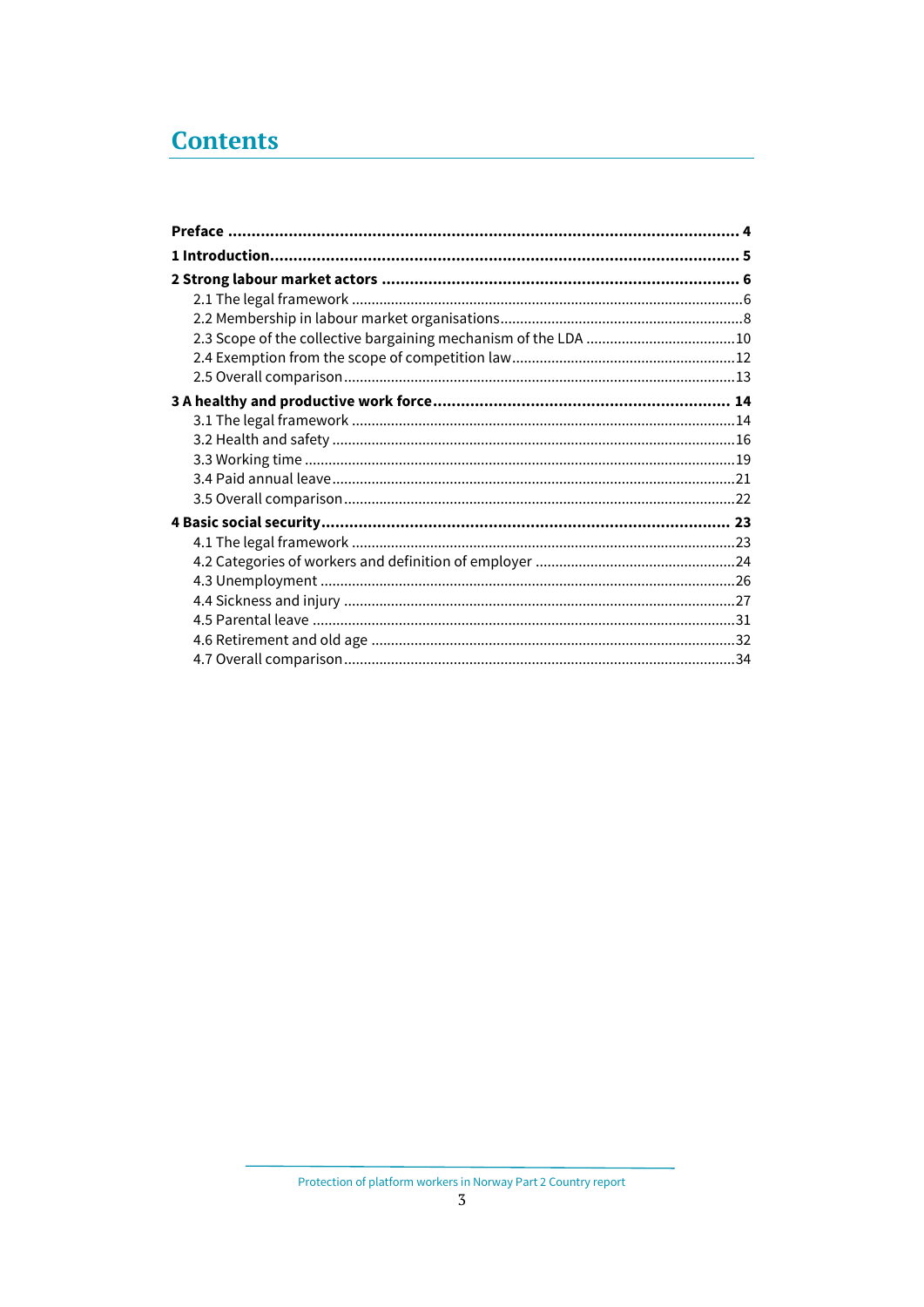## <span id="page-3-0"></span>**Preface**

In the future of work project funded by the Nordic Council of Ministers, more than 30 researchers from the five Nordic countries study:

- What are the main drivers and consequences of the changing future of work in the Nordic countries?
- In what ways will digitalisation, new forms of employment, and platform work influence the Nordic models?
- What kind of renewal in the regulation of labour rights, health and safety, and collective bargaining is warranted to make the Nordic model fit for the future?

Through action and policy oriented studies and dialogue with stakeholders, the objective is to enhance research-based knowledge dissemination, experience exchange and mutual learning across the Nordic boundaries. The project runs from 2017 to 2020, and is organised by Fafo Institute for Labour and Social Research, Oslo.

The project is divided into seven pillars. This paper is part of Pillar VI Labour law & regulations, and aims to highlight the effect of an unclear employment status on key elements of Nordic labour law and regulation, by using a typology of workers. The paper will map and discuss how the relevant legal norms apply to the traditional employee and the genuinely self-employed worker compared to a type of worker whose employment status is fundamentally unclear – the typical platform worker*.*

March 2020 Marianne Jenum Hotvedt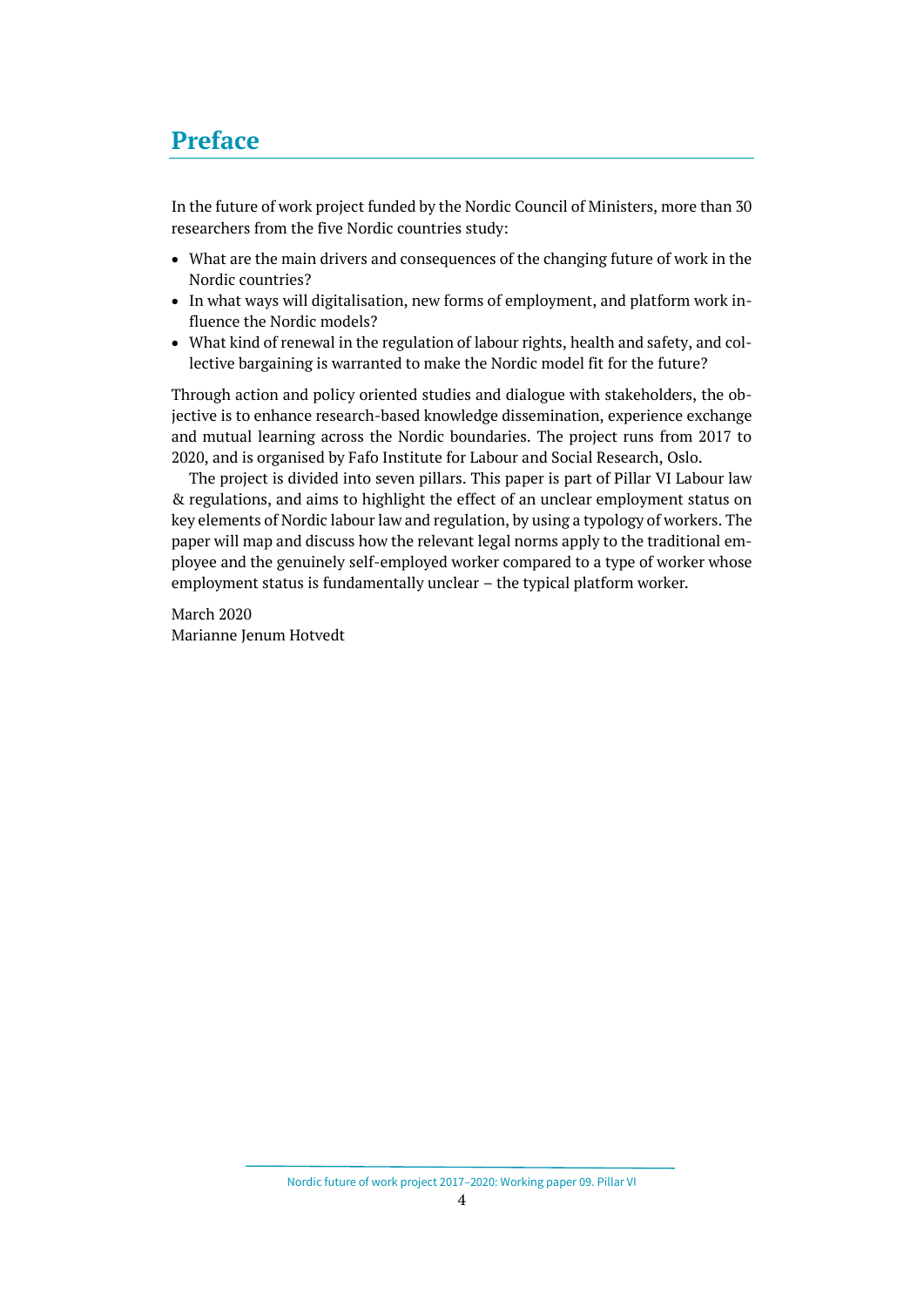## <span id="page-4-0"></span>**1 Introduction**

Changing labour relations challenge the key concepts of labour law and may bring a larger number of workers with an unclear employment status in the future.<sup>[1](#page-4-1)</sup> In a system where an employment contract is the main gateway to labour law and important aspects of welfare protection, obscurity of legal status may have significant implications. This paper is a study of how an unclear employment status affects key elements of Nordic labour law and regulation, in a Norwegian context.<sup>[2](#page-4-2)</sup>

The aim is to reveal risks and consequences related to changing labour relations in Norwegian law, both for the protection of the individual and for the societal interests inherent in the Nordic labour market model. This will provide a basis for discussing whether and how Nordic labour law and regulations should adapt in order to face the challenges in the future of work.

The study focuses on specific legal norms that underpin three characteristics of the Nordic labour market model: strong labour market actors (section 2), a healthy and productive work force (section 3) and basic social security (section 4). The relevant norms are presented under each section.

In order to highlight the effect of an unclear employment status, the paper will conduct a *comparison* using a *typology* of workers. The paper will map and discuss how the relevant legal norms apply to *the traditional employee* and *the genuinely self-employed* worker compared to a type of worker whose employment status is fundamentally unclear – *the typical platform worker*. [3](#page-4-3)

As the aim is to compare the legal protection of different types of workers, the discussion will concentrate on the structure of the relevant norms – legal basis, per-sonal scope and allocation of responsibility.<sup>[4](#page-4-4)</sup> The material content of the legal norms will not be discussed in full detail.

In platform work, allocation of responsibility raises difficult questions. Both the platform company and the customers may be the employer(s) and/or be responsible for employer duties. The chosen point of departure for this paper is that the platform company is the most relevant employer. Implications of customers as employers will be addressed where this seems particularly relevant or sheds light on interesting aspects of the relevant norms.

<span id="page-4-1"></span><sup>&</sup>lt;sup>1</sup> For a study of how changing labour relations challenge the key concept of labour law in Norway, see in Marianne Jenum Hotvedt, «Key concepts and changing labour relations in Norway: Part 1 Country report», Nordic future of work project 2017–2020: Working paper 7. Pillar VI [Report Part 1, Norway].

<span id="page-4-2"></span><sup>&</sup>lt;sup>2</sup> The study design is presented in Marianne Jenum Hotvedt and Natalie Videbæk Munkholm, "Labour law in the future of work. Introduction paper", *Fafo-paper 2019:06* [Hotvedt/Munkholm 2019]. <sup>3</sup> Further on the typology, see Hotvedt/Munkholm 2019 p. 19.

<span id="page-4-4"></span><span id="page-4-3"></span><sup>4</sup> The research questions of this study (Part 2) are described in more detail in Hotvedt/Munkholm 2019 p. 20–22.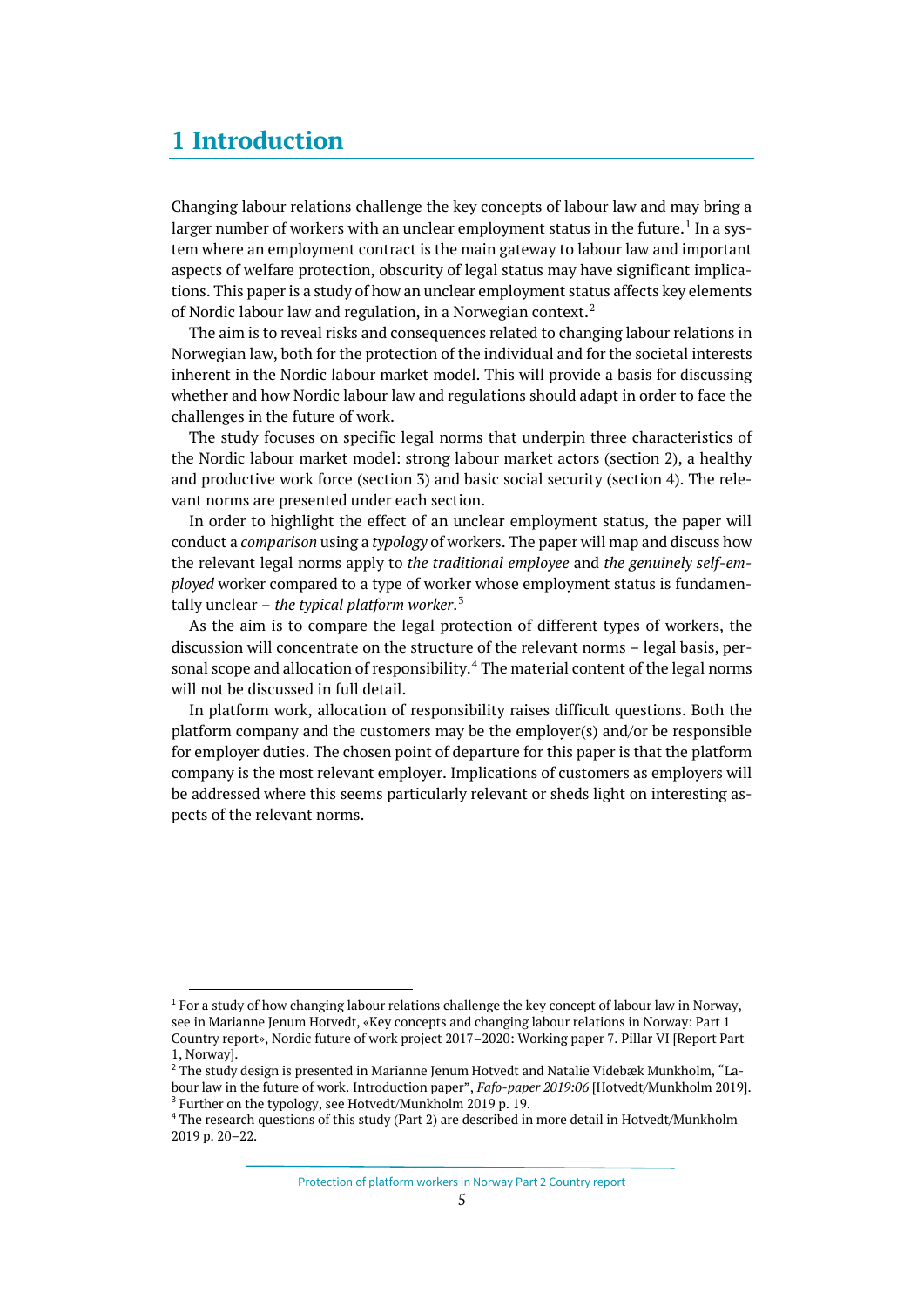## <span id="page-5-0"></span>**2 Strong labour market actors**

### <span id="page-5-1"></span>**2.1 The legal framework**

Collective agreements (tariffavtaler) represent a main form of labour market regulation in Norway.[5](#page-5-2) The legal framework allows and underpins this function. Collective agreements are not given *erga omnes* effect. Still, the labour law framework is characterized by the close interplay between statutory regulations and collective agreements. Statutory regulations set minimum labour standards covering a broad range of issues, such as health and safety, working time, employment protection, etc. The standards cannot be derogated *in pejus* (to the detriment) of the employee, neither by individual nor collective agreement, unless explicitly stated.<sup>[6](#page-5-3)</sup> The social partners only enjoy a freedom to derogate *in pejus* from statutory standards in collective agreements on specific issues, and the freedom is particularly wide as regards working time.<sup>[7](#page-5-4)</sup> There is however a strong tradition to leave wages to the labour market organisations to decide through collective bargaining. There is thus no statutory (general) minimum wage.<sup>[8](#page-5-5)</sup>

The Labour Disputes Act  $(LDA)^9$  $(LDA)^9$  sets the main framework for collective employment relations, by defining a collective agreement (tariffavtale) and recognizing its distinctive legal effects, and by establishing procedures and mechanisms for conflict resolution on a collective level.<sup>[10](#page-5-7)</sup>

A collective agreement is legally binding, both for the parties and for the members covered by the agreement, whether they are individuals or organisations. Employers may therefore be bound by collective agreements by membership in employers' organisations or by entering into a direct agreement with a trade union. Terms and conditions in a collective agreement cannot be derogated by individual employers and employees bound by the agreement; such individual terms are not legally valid, cf. LDA § 6. Consequently, collective agreements have normative effects in individual employment relations where both the employer and the employee are bound by the agreement.<sup>[11](#page-5-8)</sup>

Who is bound by a specific collective agreement however depends on the scope of the agreement, i.a. whether the relevant work is covered. The agreement is not necessarily automatically binding, the parties may have decided otherwise. Collective agreements in the private sector, must – as the main rule – be *claimed* (gjøres

Nordic future of work project 2017–2020: Working paper 09. Pillar VI

<span id="page-5-2"></span><sup>&</sup>lt;sup>5</sup> Collective agreements on industry level are particularly important. For a general introduction to the labour law framework, see Report Part 1, Norway, p. 5–8. Some of the text in the following paragraphs overlaps with this text.

<span id="page-5-3"></span><sup>6</sup> See i.a. WEA § 1-9.

<span id="page-5-4"></span> $<sup>7</sup>$  The provisions on working time are to a large extent derogable by collective agreements on a</sup> central level, cf. WEA § 10-12 (4).

<span id="page-5-5"></span><sup>&</sup>lt;sup>8</sup> The Extension Act however empowers an independent administrative law body (Tariffnemnda) to adopt public law regulations on minimum terms and conditions for employment relations (allmenngjøringsforskrifter), and these typically include rates of pay, see Report Part 1, Norway, p. 6 with further references.

<span id="page-5-6"></span><sup>9</sup> Lov 27. januar 2012 nr. 9 om arbeidstvister (arbeidstvistloven, LDA.

<span id="page-5-7"></span> $10$  There is a separate labour disputes act for the state sector, see lov 18. juli 1958 nr. 2 om offentlige tienestetvister (tienestetvistloven).

<span id="page-5-8"></span><sup>11</sup> See further Stein Evju, "Norge", i: Tore Sigeman m.fl., *Arbetsrätten i Norden*. 1990 p. 225–316, p. 251–253.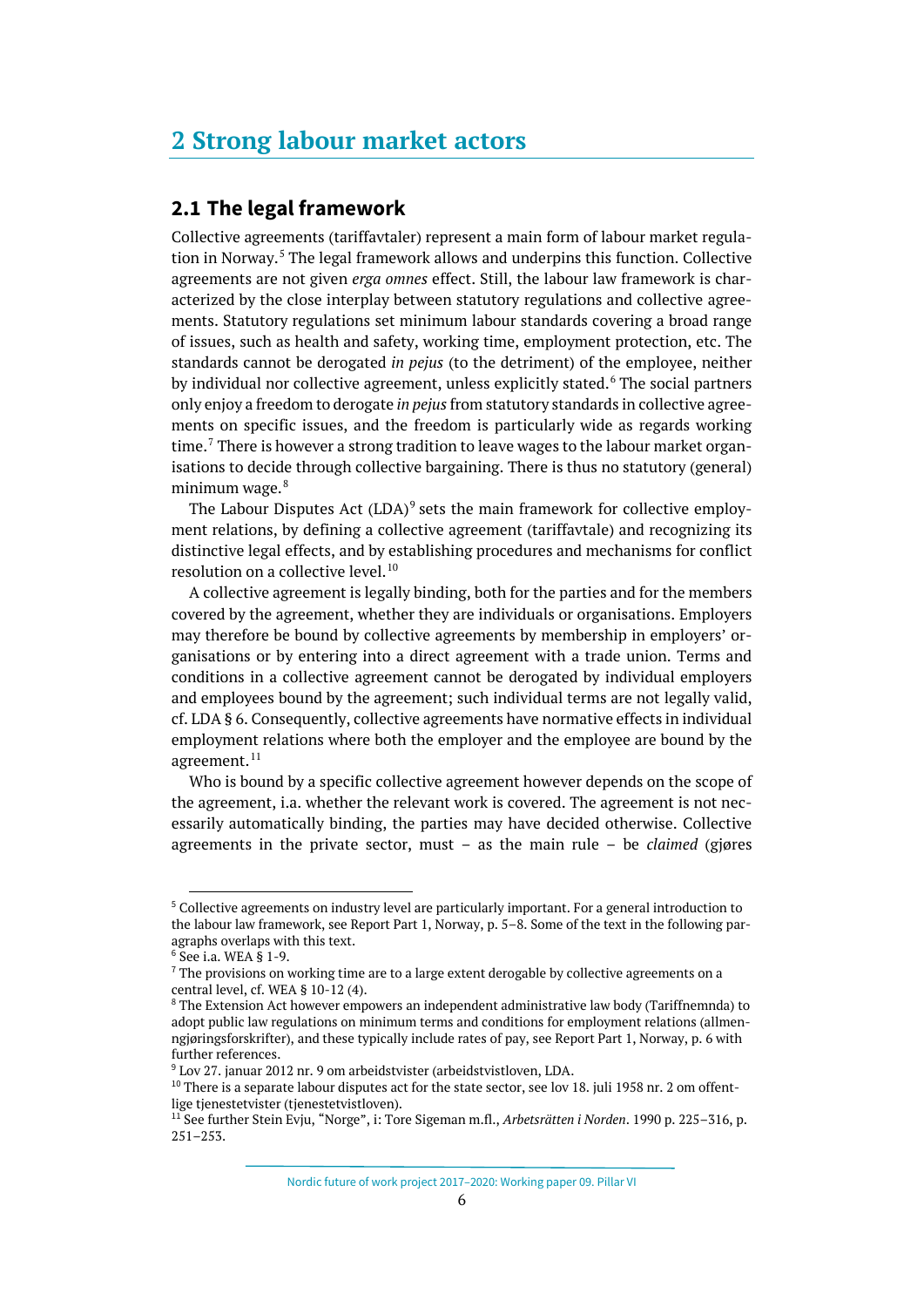gieldende) to be set in function.<sup>[12](#page-6-0)</sup> The agreements between the main organisations set requirements for such procedures, and it usually requires that 10 per cent of the employees are organised in the relevant trade union.<sup>[13](#page-6-1)</sup>

Collective agreements have indirect regulatory functions beyond their binding and normative effect. An employer bound by a collective agreement is under a duty to abide by its provisions in relation to "outsiders", both non-unionised and alternatively unionised employees. The duty has its basis in the collective agreement and applies in relation to the opposing party: It is considered a fundamental precondition of collective agreements.<sup>[14](#page-6-2)</sup> The "outsider" employee cannot derive individual rights from this basis. Still, when interpreting the individual employment contract of the "outsider", there is arguably a presumption that the employer would not violate the collective agreement.<sup>[15](#page-6-3)</sup> Consequently, the "outsider" employee may very well have corresponding rights based on the individual contract.

The main organisations have concluded a catalogue of collective agreements, cov-ering different sectors and types of work.<sup>[16](#page-6-4)</sup> Through membership in the main organisations, organised employers are therefore subject to a broad range of already existing agreements. If the employer is *not* organised, the situation is quite different. The employer may resist any agreement or may insist on a specific agreement, different from other agreements in the same sector. $17$ 

There is no legal general duty to bargain collectively.<sup>[18](#page-6-6)</sup> Whether a collective agreement is concluded (and its content) depends on the force the bargaining parties are able and willing to mobilize. The traditional view is that industrial action (ar-beidskamp) is permitted unless restricted by law or agreement.<sup>[19](#page-6-7)</sup>

The right to industrial action is however restricted by the peace obligation (fredsplikt).[20](#page-6-8) The peace obligation has a double basis. It is a fundamental precondition of a collective agreement *and* is set in statutory regulations. This leads to restrictions in different contexts. In disputes of rights, industrial action is totally forbidden.<sup>[21](#page-6-9)</sup> Industrial action is also forbidden in disputes of interests on issues regulated by a collective agreement, in the agreement period. $^{22}$  $^{22}$  $^{22}$  In other disputes of interests, whether they concern a new collective agreement or revision, there is a time-limited ban and procedural restrictions on industrial action, linked to a system of arbitration. [23](#page-6-11) The

<span id="page-6-0"></span><sup>12</sup> Torgeir Aarvaag Stokke, Kristine Nergaard and Stein Evju, *Det kollektive arbeidslivet,* 2. ed. 2013 [Stokke/Nergaard/Evju 2013] p. 137.

<sup>&</sup>lt;sup>13</sup> See for example Hovedavtalen LO-NHO 2018-2021 §§ 3-7 ff.

<span id="page-6-2"></span><span id="page-6-1"></span><sup>14</sup> Stokke/Nergaard/Evju 2013 p. 140.

<span id="page-6-3"></span><sup>15</sup> Alexander Næss Skjønberg, «Tariffavtalers virkning for utenforstående arbeidstakere», *Arbeidsrett* 2011 p. 1–80, on p. 12–14.

<span id="page-6-4"></span> $16$  For catalogues of agreements concluded by the main private sector employers organisations, see <http://tariffavtaler.nho.no/?page=list&&sort=navn> (NHO), [https://www.virke.no/tariff-og-lonn/finn-tar](https://www.virke.no/tariff-og-lonn/finn-tariffavtale/)[iffavtale/](https://www.virke.no/tariff-og-lonn/finn-tariffavtale/) (Virke) and <https://spekter.no/Avtaler-og-protokoller/> (Spekter).

<span id="page-6-5"></span> $17$  Trade unions are generally not obliged to abide by excisting collective agreements in relation to «outsider» employers, see further Tron Løkken Sundet, *Kollektiv arbeidsrett – en innføring* 2018 p. 162–163.

<span id="page-6-6"></span><sup>&</sup>lt;sup>18</sup> In the state sector, there is however an explicit and mutual duty, see tienestetvistloven § 2. <sup>19</sup> Alexander Næss Skjønberg, *Fredsplikten i tarifforhold*, 2019 [Skjønberg 2019] p. 69–71.

<span id="page-6-8"></span><span id="page-6-7"></span> $^{20}$  For a detailed analysis of the peace obligation in Norwegian law, see Skiønberg 2019.

<span id="page-6-9"></span> $^{21}$  LDA § 8 (1), cf. § 1 i.

<span id="page-6-11"></span><span id="page-6-10"></span> $22$  The interpretation of what is covered by the peace obligation is affected by a presumption that the collective agreement is a comprehensive regulation, see ARD 1920–21 s. 155.  $23$  LDA § 8 (2), cf. § 1 j. See also LDA § 8 (3) in the case of revision.

Protection of platform workers in Norway Part 2 Country report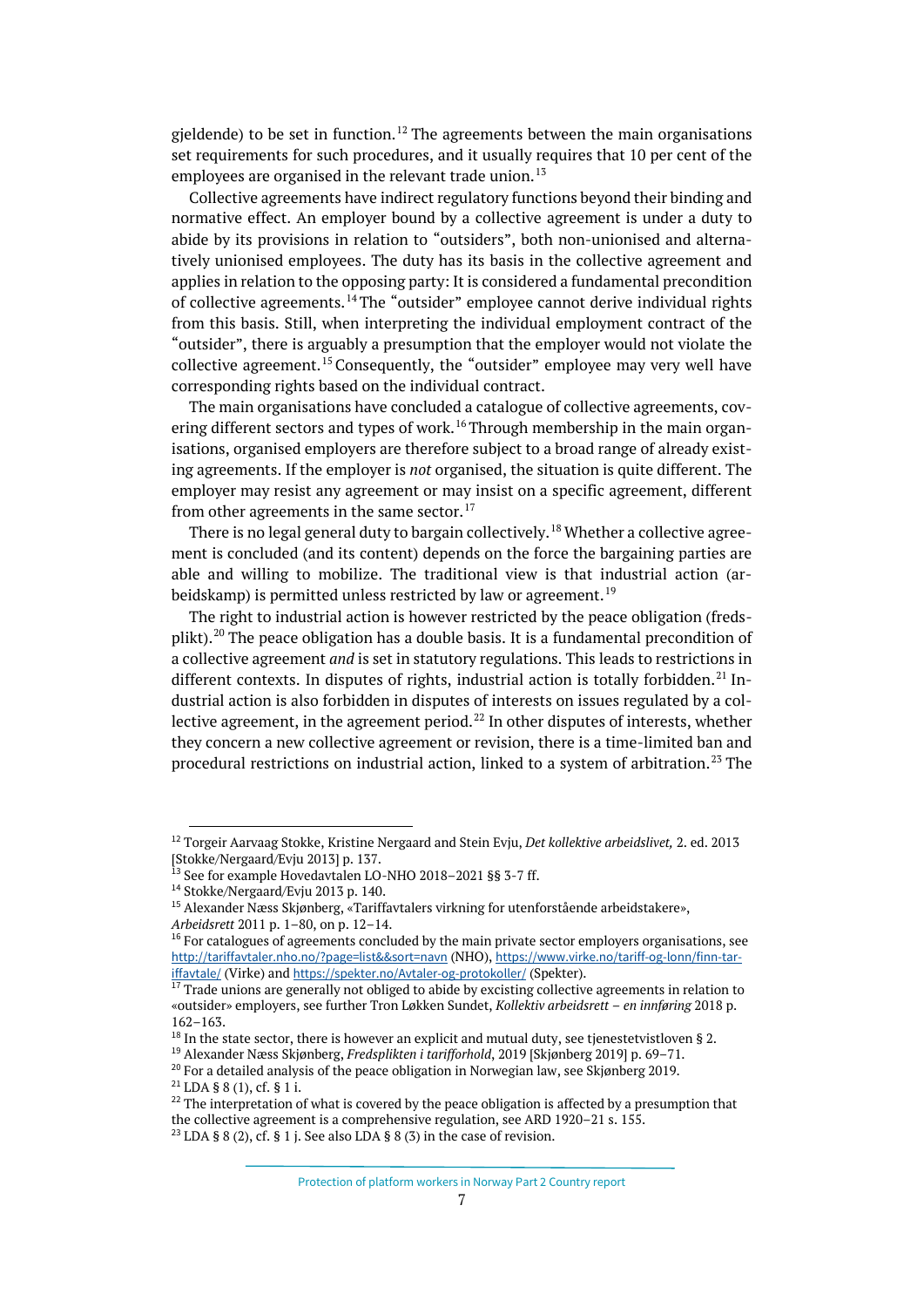restrictions apply in principle to all types of industrial action (strikes, lockouts and other action). There is no general requirement that industrial action is proportionate.

Sympathy actions are permitted as long as the main conflict is legal. Unions may therefore use industrial action to show support to other unions in their conflicts. There are however some requirements and procedures for sympathy actions in the agreements between the main organisations.<sup>[24](#page-7-1)</sup> Boycott aimed at third parties – for instance aimed at employers where the union has no members – is regulated by a separate statutory act. Whether this type of boycott is permitted, depends on several discretionary assessments, i.a. whether the purpose is unlawful and the action is proportionate.[25](#page-7-2)

This brief presentation shows that collective bargaining is a gateway to labour market regulation of important conditions of work, such as pay. To the extent that new work relations – such as platform work – are not subject to collective bargaining mechanisms, this form of labour market regulation will be less effective. The discussion in the following therefore focuses on *access to collective bargaining mechanisms* for platform workers, compared to traditional employees and genuinely self-employed workers.

One issue is membership in labour market organisations (section 2.2). Here, the legal concepts of trade unions and employers' organisations in the Labour Disputes Act (LDA) are relevant as well as organisations' statutes and practices. Another is access to bargaining collective agreements (tariffavtaler) within the LDA framework (section 2.3).<sup>[26](#page-7-3)</sup> The scope of this framework must however be aligned with national and EU/EEA competition law. Although collective agreements restrict competition, they are by virtue of their nature and purpose exempt from the prohibition of agree-ments etc. that restrict competition in EU/EEA law.<sup>[27](#page-7-4)</sup> In national law, the legal basis for the prohibition and the parallel exemption (tariffunntaket) is the Competition Act § 10 and § 3, respectively.<sup>[28](#page-7-5)</sup> The scope of the exemption will be addressed separately (section 2.4). An overall comparison is provided in section 2.5.

### <span id="page-7-0"></span>**2.2 Membership in labour market organisations**

The LDA defines the concepts of trade union and employers' organisation with reference to the general concepts of employee and employer. The definitions will be elaborated in section 2.3.

The LDA does not set any criteria for membership neither for trade unions nor employers' organisations. Statutory protection against discrimination in the WEA and The Equality and Anti-Discrimination Act however apply.<sup>[29](#page-7-6)</sup> Criteria for membership are set in the statues of the organisations.

Nordic future of work project 2017–2020: Working paper 09. Pillar VI

<span id="page-7-1"></span><sup>&</sup>lt;sup>24</sup> See for example Hovedavtalen LO-NHO 2018-2021 § 3-6. Political strikes are also permitted, as long as the action is not aimed at a dispute of rights or interest and has a short length. See however procedural requirements in § 3-14 of the mentioned agreement.

 $25$  Lov 5. desember 1947 nr. 1 om boikott § 2. There are also procedural requirements.

<span id="page-7-3"></span><span id="page-7-2"></span><sup>&</sup>lt;sup>26</sup> The specific labour disputes act for the state sector (tjenestetvistloven) is less relevant in the context of platform work and will not be discussed.

<span id="page-7-4"></span><sup>&</sup>lt;sup>27</sup> The EEA-agreement (EEA) art. 53 (1) is a parallel to Treaty of the Functioning of the European Union (TFEU) art. 101 (1).

<span id="page-7-5"></span><sup>&</sup>lt;sup>28</sup> Lov 5. mars 2004 nr. 12 om konkurranse mellom foretak og kontroll med foretakssammenslutninger (konkurranseloven, the Competition Act).

<span id="page-7-6"></span> $^{29}$  Lov 16. juni 2017 nr. 51 om likestilling og forbud mot diskriminering (likestillings- og diskrimineringsloven) prohibits discrimination based on gender, pregnancy, leave in connection with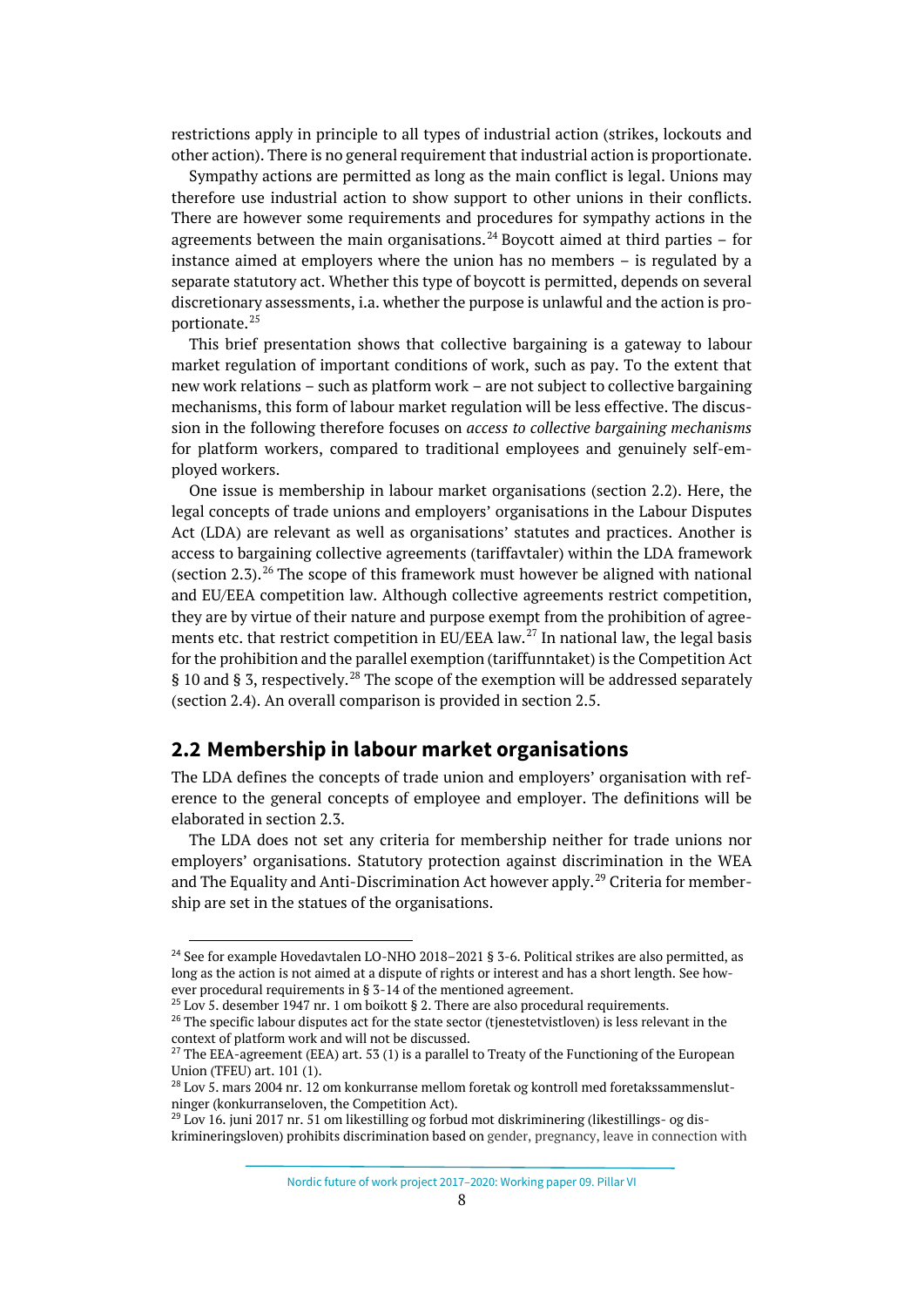Some trade unions only offer membership to workers of specific professions or occupations, while others organise workers in a specific sector or industry. As a general rule, membership in trade unions is not restricted to workers in *active* employment. Organisations often offer membership to students, unemployed and retired persons, typically on specific terms. The precarious nature of platform work would therefore not generally hinder a continuous membership.

Several organisations offer membership to both employees and self-employed. Some known examples are associations of medical doctors (Den norske legeforening), of journalists (Norsk Journalistlag) and of workers in art and culture (Creo – forbundet for kunst og kultur).  $^{30}$  $^{30}$  $^{30}$  Organisations such as these actively target both traditional employees and genuinely self-employed workers.

The largest confederation of trade unions in Norway – LO – has recently launched a specific initiative targeting freelancers and self-employed workers. LO has established a consortium – LO Selvstendig (Independent). The consortium does not have individual members, but provides a forum for trade unions within LO who organise freelancers and self-employed workers. LO Selvstendig focuses broadly on working and living conditions of both the genuinely self-employed and workers whose employment status is less clear. Their initiatives cut across different professions, sectors and industries. $31$ 

There is also an example of a traditional trade union that mobilise platform workers specifically. An association of transport workers (Norsk Transportforbund, who later merged with Fellesforbundet) has organised couriers employed by Foodora, one of the largest platforms operating in Norway. The trade union organised a successful strike in the fall of 2019, resulting in a collective agreement with Foodora. Foodora had however already recognized the couriers as employees.<sup>[32](#page-8-2)</sup> This indicates that the type of work (or profession) will be considered decisive, rather than the connection to a digital platform.

Employers' organisations typically offer membership within a specific sector or industry. It may be challenging to determine whether the technological aspect or the type of underlying service should be decisive for membership for platform companies. The companies themselves seem to emphasize the technology aspect. Platform comanies like Uber Norway and WeClean are members of Abelia – an organisation for the knowledge-, and technology industry, while others are unorganised.<sup>[33](#page-8-3)</sup>

childbirth or adoption, care responsibilities, ethnicity, religion, belief, disability, sexual orientation, gender identity, gender expression, (age) or combinations of these factors. The WEA chapter 13 prohibits discrimination based on political views, membership of a trade union, age and parttime or temporary work. The provisions of the WEA chapter 13 apply correspondingly to enrolment and participation in a trade union, employers' organisation or professional organisation, cf. WEA § 13-2 (3).

<span id="page-8-0"></span><sup>&</sup>lt;sup>30</sup> See the respective websites, <https://beta.legeforeningen.no/jus-og-arbeidsliv/>,

<https://www.nj.no/om-norsk-journalistlag/> and [https://creokultur.no/medlemskapicreo/.](https://creokultur.no/medlemskapicreo/)

<span id="page-8-1"></span><sup>&</sup>lt;sup>31</sup> See LO Selvstendig's website, [https://www.lo.no/hva-vi-gjor/lo-selvstendig/om-lo-selvstendig/.](https://www.lo.no/hva-vi-gjor/lo-selvstendig/om-lo-selvstendig/)

<span id="page-8-2"></span><sup>32</sup> See further Report Part 1, Norway, p. 25–26.

<span id="page-8-3"></span><sup>33</sup> See Abelia's website, <https://www.abelia.no/>.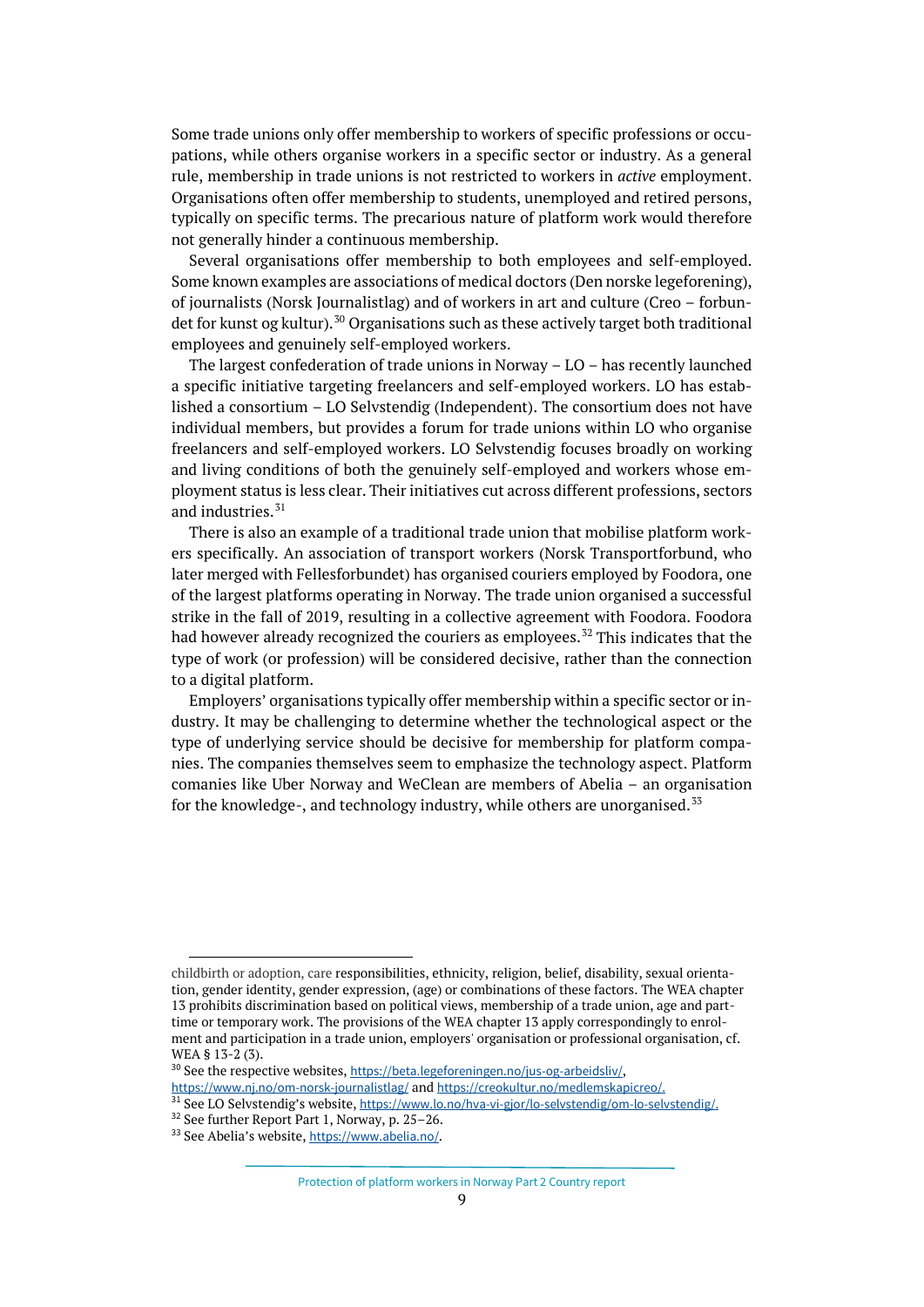#### <span id="page-9-0"></span>**2.3 Scope of the collective bargaining mechanism of the LDA**

The LDA sets the framework for collective bargaining of a specific type of agreement agreed collectively – a *tariffavtale*.<sup>[34](#page-9-1)</sup> A collective agreement (tariffavtale) is defined as an agreement between a trade union and an employer or employers' organisation on conditions of work and pay or other working conditions.<sup>[35](#page-9-2)</sup>

The definition sets requirements relating to the *parties* and the *content* of the agreement. In addition, there is a formal requirement; a collective agreement must be in *writing*. [36](#page-9-3)

As regards the *parties*, only trade unions and employers or employers' organisations may conclude a collective agreement.

A trade union (fagforening) is defined as any association of employees (arbeidstakere) or of employees' organisations with a purpose to protect the interests of employ-ees in relation to their employers.<sup>[37](#page-9-4)</sup> An employers' organisation (arbeidsgiverforening) is defined as any association of employers or employers' organisations with a purpose to protect the interests of employers in relation to their employees.<sup>[38](#page-9-5)</sup> The definitions of employee and employer in the LDA have the same wording as the definitions in the WEA. $^{39}$  $^{39}$  $^{39}$  Legal status as a trade union or employers' organisation is thereby linked to the classification of the workers and undertakings they represent.

Whether an association of workers is a trade union, depends on the classification of the workers it represents in the relevant context: When representing traditional employees, the organisation will clearly be a trade union. If the organisation only represents genuinely self-employed workers, it will not. As mentioned above, some organisations have members from both categories. A "mixed" organisation will be considered a trade union when representing members who are employees, but not when representing the self-employed.

When representing platform workers, the organisation *may* therefore be a trade union, depending on whether the relevant platform workers are considered employees. This, in turn, depends on an overall assessment of the realities. The workers *may* be employees even when working under a (formal) contract for service, and even if treated as self-employed for tax and social security purposes.<sup>[40](#page-9-7)</sup> An organisation representing platform workers may therefore face both legal and practical obstacles to be recognized as a trade union when making claims on behalf of platform workers.

As regards the *content*, a collective agreement must include conditions of work and pay or other working conditions. "Conditions of work and pay" is the core element and refers to normative conditions in contracts of employment specifically. The reference to employees and employment contracts links the concept of 'collective agreement' to its specific legal implication – the binding and normative effect for

<span id="page-9-1"></span><sup>34</sup> In this report, «collective agreements» refers to the concept of 'tariffavtale' in Norwegian law. «Agreement agreed collectively» is used at a neutral term for agreements that may – or may not – be a 'tariffavtale' in the Norwegian legal sense.

<span id="page-9-2"></span><sup>35</sup> LDA § 1 e.

<span id="page-9-3"></span><sup>36</sup> LDA § 4.

<span id="page-9-4"></span><sup>37</sup> LDA § 1 c.

<span id="page-9-5"></span><sup>38</sup> LDA § 1 d.

 $39$  LDA § 1 a and b. See further Report Part 1, Norway.

<span id="page-9-7"></span><span id="page-9-6"></span><sup>40</sup> For an example, see ARD 1991 s. 140.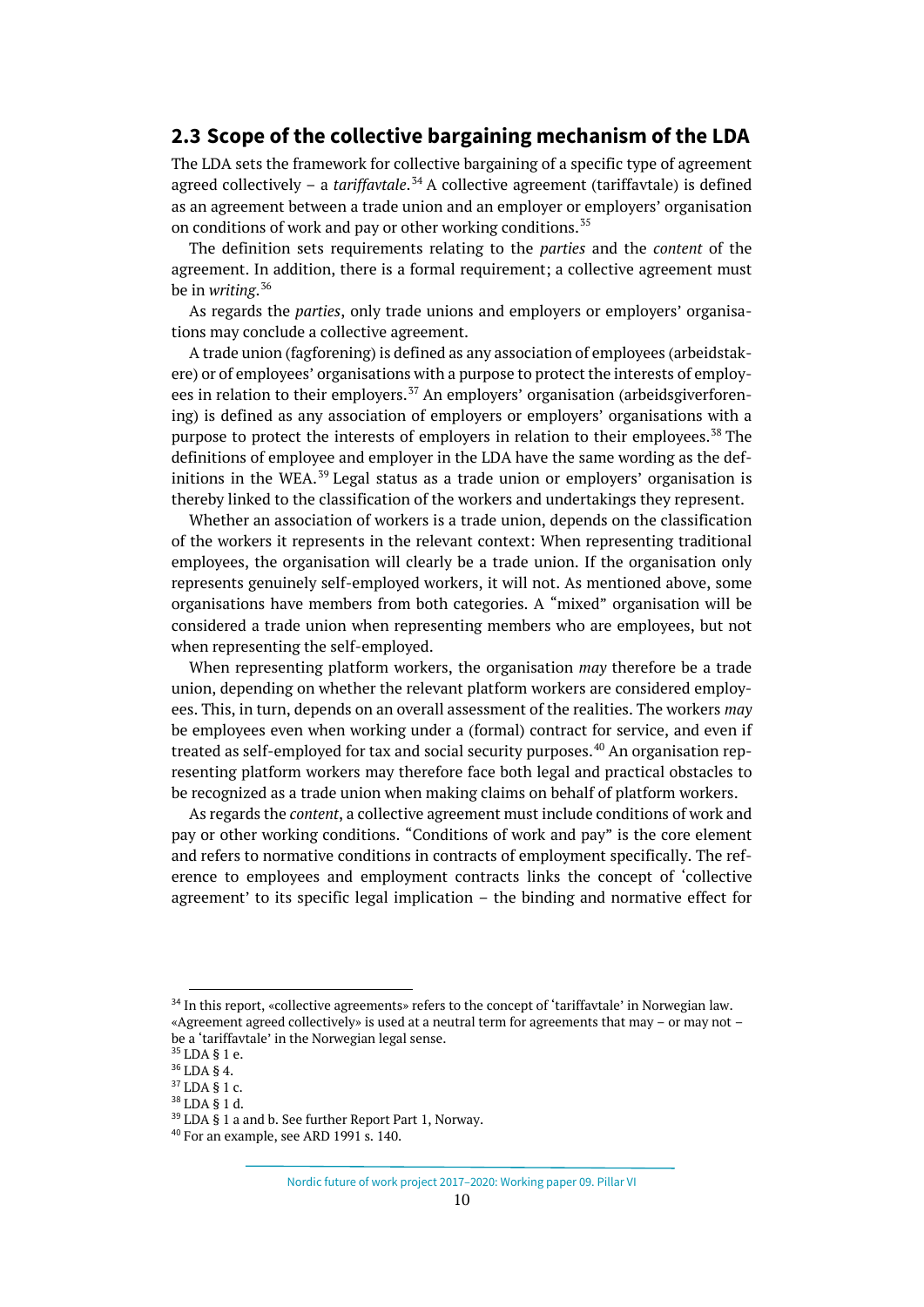individual employers and employees who are members and covered by the agree-ment.<sup>[41](#page-10-0)</sup> "Other working conditions" refers to contractual obligations between the parties, and includes in the concept such agreements that *only* concern the relation between the parties. Consequently, the legal status of the agreement depends on the classification of the work relations regulated in the agreement.

Working conditions of traditional employees are therefore clearly included in the framework of the LDA, and may be subject to normative conditions of work and pay set in a collective agreement. Working conditions of the genuinely self-employed fall outside the scope, and may not be subject to normative regulations in a collective agreement. An agreement agreed collectively with conditions of work and pay for platform workers *may* be a collective agreement, if the workers are considered employees after an overall assessment of the realities. Again, lack of a formal employment contract may turn out to be a practical obstacle.

There are a few examples in case law where the legal status of the agreement was disputed as a result of the unclear employment status of the workers covered. ARD 1955 s. 117 concerned an agreement agreed collectively with conditions of work and pay. The agreement covered "rent of truck with driver" for snowplough drivers in Troms county. Based on a broad assessment of the realities, the Labour Court found the drivers to be self-employed in relation to the county.<sup>[42](#page-10-1)</sup> As a result, the agreement was not a collective agreement. ARD 1991 s. 140 concerned an agreement agreed collectively for "wagon men", who owned their own vehicles and drove for Oslo municipality. Here, the broad assessment of the realities led the Labour Court to conclude that the drivers where employees, and the agreement was a collective agreement.

In the latter case, collectively agreed conditions for the relevant drivers had a 40 year long history. Furthermore, the agreement clearly showed that the parties considered it to be a collective agreement, and – by implication – the drivers to be employees. The Labour Court stated that, as a point of departure, it is *not* for the parties to decide whether the workers are employees. The court emphasized that to be a collective agreement, the agreement must set conditions for workers who are employees in the material sense of the LDA. $43$  Later in the judgment, when assessing whether the drivers in reality were employees, the court however included a supplementary argument. In light of the *purpose* of the LDA, the assumptions of the parties supported that the drivers were employees.

The court's reasoning implies that the parties may have *some* influence on whether workers with an unclear employment status are employees in the context of LDA and collective bargaining. This has relevance for platform workers. A purposive interpretation of the concept of employee in the LDA may provide some «leeway» for the labour market parties when it comes to what types of work relations that can be sub-ject to normative conditions in a collective agreement.<sup>[44](#page-10-3)</sup>

<span id="page-10-0"></span><sup>&</sup>lt;sup>41</sup> LDA § 6 is one explicit expression of the binding and normative nature of a collective agreement in individual employment contracts, specifically.

<span id="page-10-1"></span> $42$  See also ARD 1968 s. 36, who concerned the scope of a collective agreeement for a forestry company. The Labour Court concluded it covered horse- and tractor drivers, but not self-owning machine teams, as they were "clearly" self-employed in relation to the company.

<sup>43</sup> ARD 1991 s. 140 (p. 169).

<span id="page-10-3"></span><span id="page-10-2"></span><sup>&</sup>lt;sup>44</sup> See further, Marianne Jenum Hotvedt, «Kollektive forhandlinger for oppdragstakere? Rekkevidden av adgangen til å forhandle tariffavtaler i lys av internasjonal rettsutvikling», *Arbeidsrett* nr. 1 2010 [Hotvedt 2020, under publication].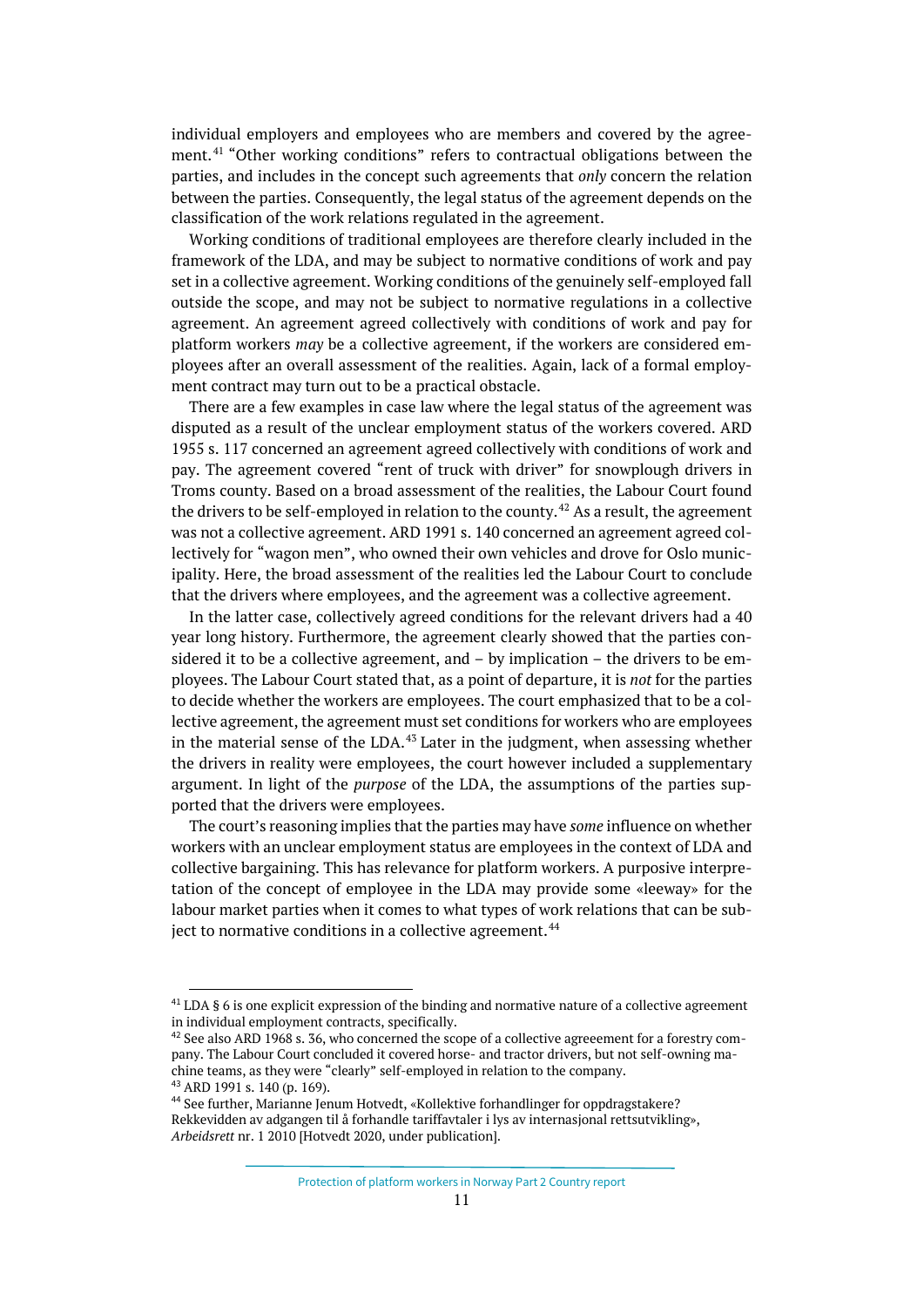This far, there is only one example in Norway of a collective agreement (on company level) especially drafted for platform workers. In September 2019, Foodora and Fellesforbundet concluded a collective agreement for the couriers. As mentioned above, Foodora had already recognized the couries as employees. Fellesforbundet agreed not to apply the traditional, excisting collective agreement for couriers and logistics. Instead, the parties drafted a novel collective agreement, to some extent adapted to the platform model.

#### <span id="page-11-0"></span>**2.4 Exemption from the scope of competition law**

The Competition Act prohibits different types of restrictions if competition, i.a. agreements between undertakings, decisions by association of undertakings and con-certed practices that restrict competition, cf. § 10 (1).<sup>[45](#page-11-1)</sup> According to § 3 (1), "conditions of work and employment" are exempt from the scope of the act. The exemption (tariffunntaket) is justified by the tradition of setting the "price" of labour in collec-tive agreements and applies to conditions for employment contracts specifically.<sup>[46](#page-11-2)</sup>

According to the preparatory works, the exemption is aligned with EU/EEA competition law. [47](#page-11-3) An explicit national exemption was considered unnecessary, but was kept for the sake of clarity. Regardless on an explicit exemption, interpretation and application of the Competition Act § 10 to collective labour agreements should be in line with EU/EEA law. Norwegian case law confirms that the scope of the national exemption is interpreted in light of the parallel exemption in EU/EEA law.<sup>[48](#page-11-4)</sup>

According to EU/EEA law, the exemption includes agreements concluded in the context of "collective negotiations between management and labour" that seek to improve "conditions work and employment", by virtue of the "nature and purpose" of such agreements.<sup>[49](#page-11-5)</sup> Traditional employees are included in the personal scope of the exemption, while the genuinely self-employed are generally not. Service providers who act independently in the market are "undertakings" and covered by the prohibition in EEA art. 53 (1)/TFEU art. 101(1). The CJEU decision in *FNV Kunsten* however clarifies that the exemption also applies to "false self-employed", meaning workers who, although formally self-employed, are in a comparable situation as employees.[50](#page-11-6) Whether this allows for the exemption in Norwegian law to be applied to platform workers and others workers with an unclear employment status, is an unre-solved issue.<sup>[51](#page-11-7)</sup>

There are a few examples of *other* types of collectively agreed working conditions for self-employed. There is a framework agreement for freelance journalists, but the agreement does not set specific conditions of pay.<sup>[52](#page-11-8)</sup> Another example is the framework agreement for general practitioners, who are self-employed in the curative

Nordic future of work project 2017–2020: Working paper 09. Pillar VI

<span id="page-11-1"></span><sup>&</sup>lt;sup>45</sup> The Competition Act § 10 (1) implements EEA art. 53 (1).

<span id="page-11-2"></span><sup>46</sup> Ot.prp. nr. 6 (2003–2004) p. 35.

<span id="page-11-3"></span> $47$  Ot.prp. nr. 6 (2003–2004) p. 221–222.

<span id="page-11-4"></span><sup>&</sup>lt;sup>48</sup> See ARD 2002 s. 90, where the Labour Court builds on case law of the CJEU and the EFTA-court.  $49$  The exemption was recognized by the CJEU in the «Albany-trilogy»: case C-67/96 Albany,

<span id="page-11-5"></span>EU:C:1999:430, joined cases C-115/97, C-116/97 and C-117/97 Brentjens, EU:C:1999:434, and case C-219/97 Drijvende Bokken, EU:C:1999:437.

<span id="page-11-6"></span><sup>50</sup> Case C-413/13 *FNV Kunsten Informatie en Media*, EU:C:2014:2411437.

<span id="page-11-7"></span><sup>51</sup> For a discussion, see Hotvedt 2020.

<span id="page-11-8"></span><sup>52</sup> Rammeavtale mellom Norsk Journalistlag og Mediebedriftenes Landsforening om kjøp og salg av frilansstoff («Frilansavtalen»).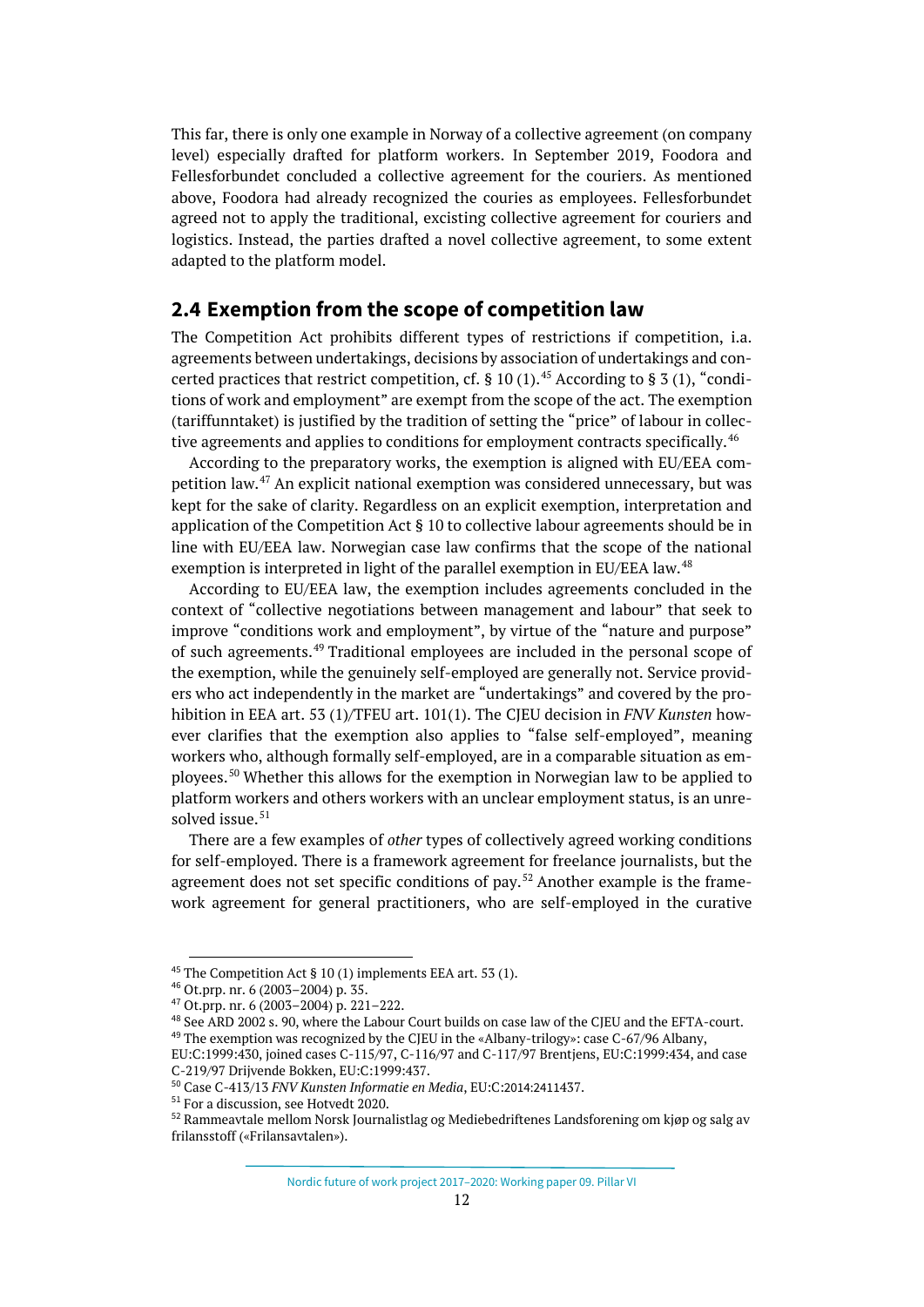function.<sup>[53](#page-12-1)</sup> The restrictions of competition law is presented as the reason why trade unions representing self-employed usually refrain from bargaining for conditions of pay. [54](#page-12-2)

## <span id="page-12-0"></span>**2.5 Overall comparison**

The collective bargaining mechanism builds on the binary distinction between employees and self-employed. The legal framework of collective bargaining clearly covers the traditional employees, but exclude the genuinely self-employed workers. Access to effective bargaining on a collective level for platform workers therefore – as a clear point of departure – depends on the recognition of platform workers as employees.

The assessment of employee status rests on the realties in the work relation, and the concept is interpreted widely and in light of the purpose of the relevant legal regulation. Platform workers may therefore very well be recognized as employees in the context of collective bargaining and the LDA framework. Nonetheless, legal insecurity represents an obstacle for platform workers' access to collective bargaining.

Access to collective bargaining under the LDA framework is not solely a national law issue. EU/EEA-law sets restrictions on national law as regards what type of collective bargaining can be exempt from competition law. EU/EEA-law allows for "false self-employed" workers to be exempt. Still, to what extent national law can allow workers with an unclear employment status to bargain collectively is not fully resolved. This legal insecurity is a further obstacle for platform workers' access to collective bargaining in national law

<span id="page-12-1"></span><sup>53</sup> Rammeavtale mellom Kommunenes Sentralforbund (KS) og Den norske legeforening om allmennlegepraksis i kommunene ASA 4310 («Fastlegeavtalen»). An individual «model contract» is included as attachment I. The union bargain with the government and KS on economic terms in a separate agreement ("Statsavtalen"). This is however related to the patients' right to healthcare and is regulated in lov 24. juni 2011 nr. 30 om helse- og omsorgstjenester m.m. and the regulations in forskrift 29. august nr. 842 om fastlegeordningen i kommunene,.

<span id="page-12-2"></span><sup>&</sup>lt;sup>54</sup> The considerations of trade unions in the cultural sector is described in Kristine Nergaard og Beate Sletvold Øiestad, *Fastsettelse av lønn og honorar for korttidsoppdrag på det kunstneriske feltet*, Fafo-notat 2016:19, s. 18–19.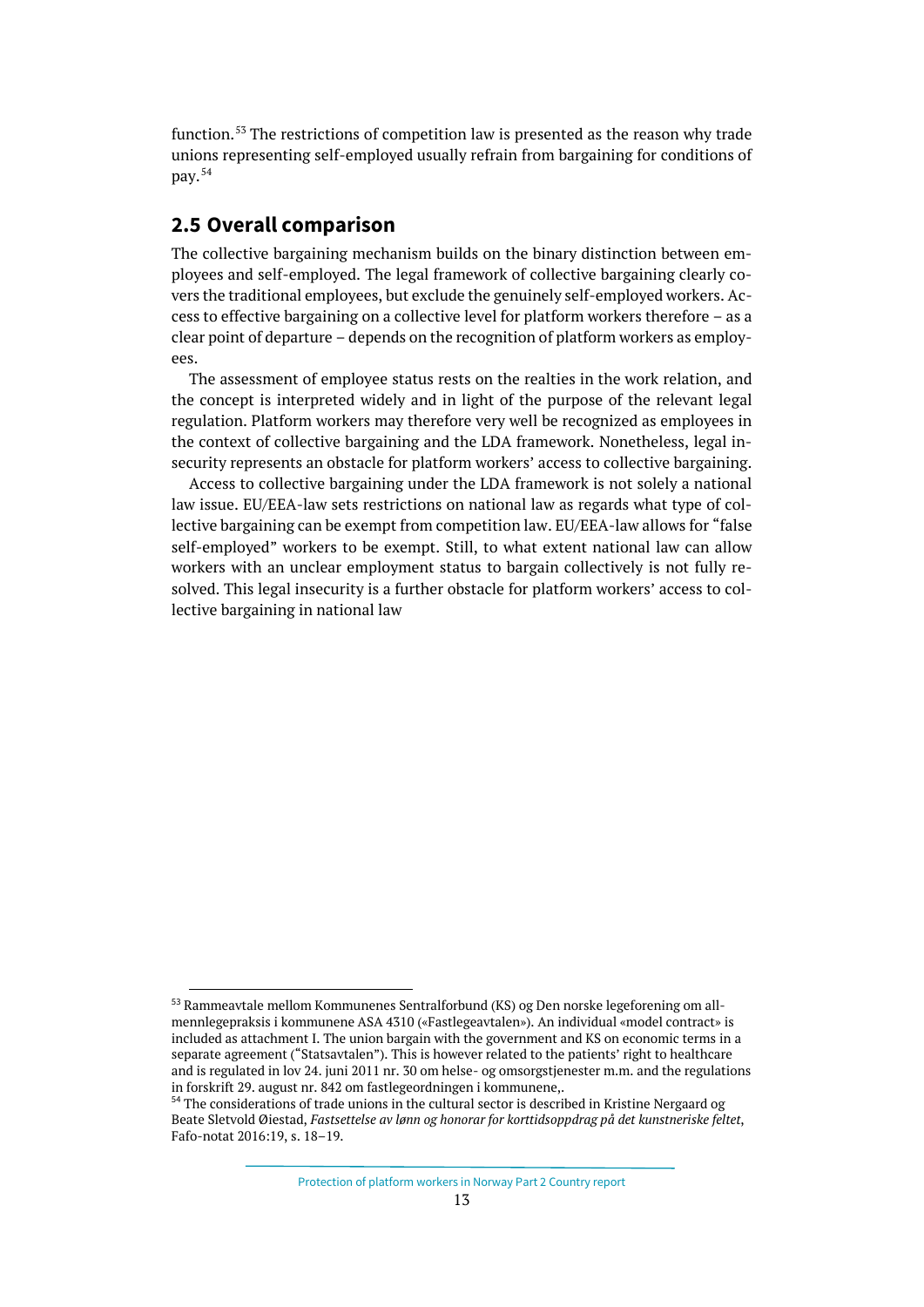## <span id="page-13-0"></span>**3 A healthy and productive work force**

#### <span id="page-13-1"></span>**3.1 The legal framework**

A healthy and productive workforce is a hallmark of the Nordic labour market model. Regulations of *health and safety* at work, *working time* and *paid annual leave* are three sets of norms with important functions to protect the health and productivity of the workforce.

The personal scope and allocation of responsibility is discussed separately for regulations of health and safety (section 3.2), working time (section 3.3) and paid annual leave (section 3.4) in respect of the three categories of workers. An overall comparison is made in section 3.5.

Regulations on both health and safety and working time are set in the Working Environment Act (WEA).<sup>[55](#page-13-2)</sup> The legal basis for the right to paid annual leave is the Holiday Act. [56](#page-13-3)

The regulations on health, safety and working time in the WEA implement both the EU framework directive on occupational health and the working time directive, with the exception of paid annual leave, which is implemented in the Holiday Act.<sup>[57](#page-13-4)</sup>

The WEA provides certain additional national requirements. As regards health and safety, there are a number of additional requirements. As regards working time, additional requirements are regulations on work on Sundays, more specific regulations on overtime and a requirement of 40 per cent additional pay for overtime.<sup>[58](#page-13-5)</sup>

The WEA regulations of health and safety and of working time are interrelated, both in substance and in an enforcement perspective.

The fundamental principle is that the working environment must be "fully satisfactory" when factors influencing both physical and mental health and welfare of the employee are taken into account.<sup>[59](#page-13-6)</sup> The principle thus builds on a broad approach to the working environment and a wide concept of health. It sets a high "standard" of the working environment regardless of the size, character or economic situation of the enterprise. Chapter 4 provide the main *functional requirements* of the standard. The requirements are specified further in a number of regulations pursuant to the WEA.

The regulations of working time in WEA chapter 10 build on the main principle that working hours must be arranged so that employees are not exposed to adverse physical or mental strain, and that they shall be able to observe safety considerations. [60](#page-13-7) Thus, working time arrangements must be satisfactory in a health and safety perspective.

The duty to comply rests on the "employer", while the employees have a duty to cooperate actively to create a satisfactory and safe working environment.  $61$ 

Nordic future of work project 2017–2020: Working paper 09. Pillar VI

<span id="page-13-2"></span><sup>55</sup> Lov 17. juni 2005 nr. 62 om arbeidsmiljø, arbeidstid og stillingsvern mv. (arbeidsmiljøloven, W<sub>FA</sub>).

<span id="page-13-3"></span><sup>56</sup> Lov 29. april 1988 nr. 21 om ferie (ferieloven, the Holiday Act).

<span id="page-13-4"></span><sup>57</sup> Directive 89/391/EEC and directive 2003/88/EU.

<sup>58</sup> WEA §§ 10-6 and 10-10.

<span id="page-13-7"></span><span id="page-13-6"></span><span id="page-13-5"></span> $59$  WEA § 4-1 (1).

<sup>60</sup> WEA § 10-2.

<span id="page-13-8"></span><sup>61</sup> WEA §§ 2-1 and 2-3.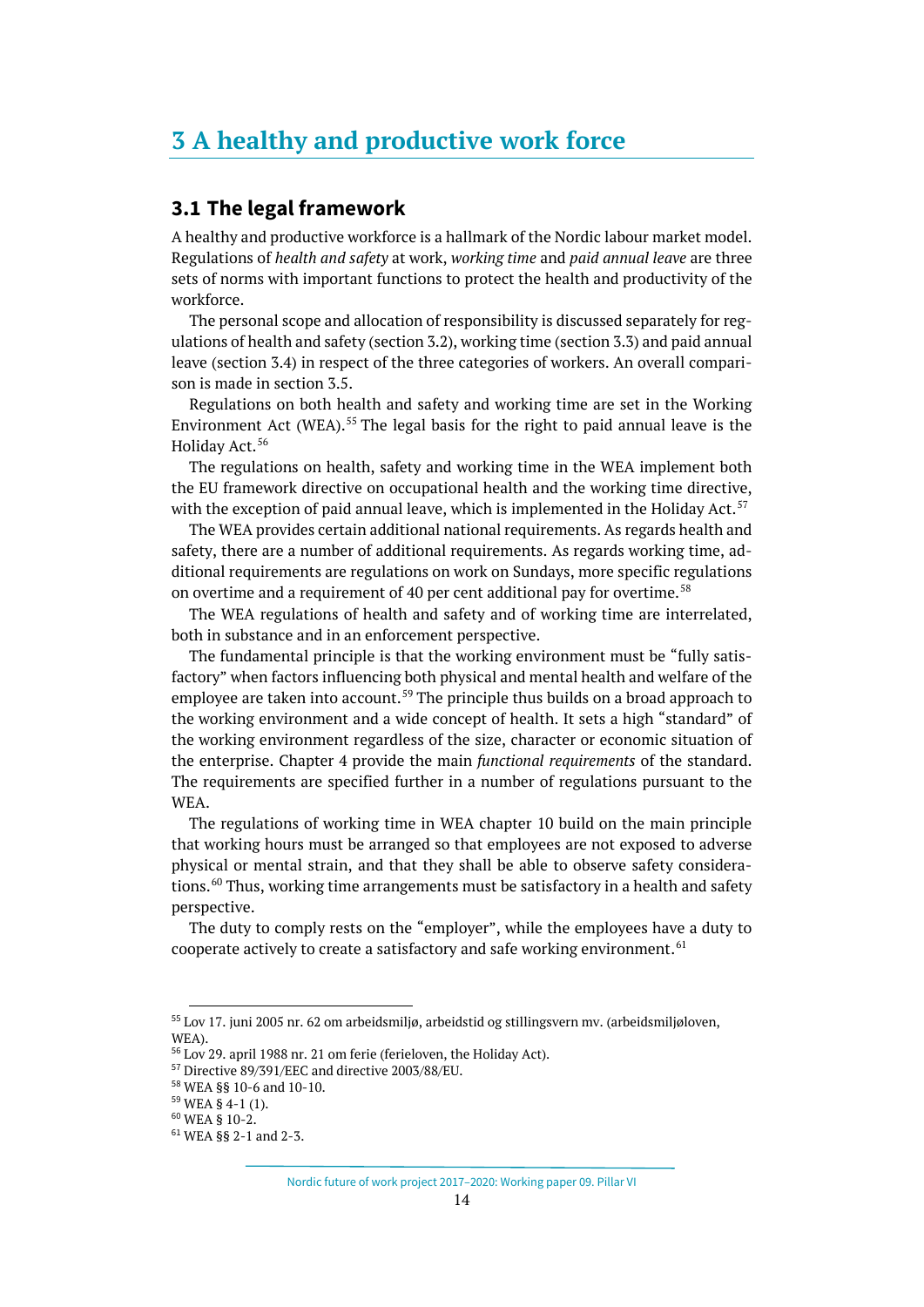The *methods and measures* for compliance are set in WEA chapter 3. Important principles here are systematic work on all levels of the undertaking, risk assessment and prevention, internal control systems and information as well as consultation and cooperation with employees' representatives. WEA chapter 6 and 7 set the framework for the latter, by requiring that elected employees' representatives function as safety representatives (verneombud) and participate in working environment committees (arbeidsmiljøutvalg) in most undertakings, and by setting ground rules for election processes, tasks and competences.

This framework facilitates *internal* supervision and control of health and safety regulation as well as regulations on working time, where employee representation play an important role.

The main *external* enforcement mechanism for health, safety and working time regulation is inspection and control performed by the Labour Inspection Authority. The authority is entitled to free and unhindered access to all premises subject to the WEA, and may require information.<sup>[62](#page-14-0)</sup> The Authority can issue binding orders and make such decisions as are necessary for the implementation of a number of provi-sions in the WEA, including all health and safety regulations.<sup>[63](#page-14-1)</sup> The Authority may impose a coercive fine for time that passes after expiry of the time limit set for implementation of the order until the order is implemented, and may also decide to halt the activities of the undertaking, partially of wholly, to enforce orders or prevent im-mediate danger.<sup>[64](#page-14-2)</sup> Effective from 2014, the Authority may also impose administrative fines (overtredelsesgebyr) within a maximum level of 15 times the National Insurance basic amount (Folketrygdens Grunnbeløp, G).<sup>[65](#page-14-3)</sup>

Furthermore, breach of health, safety and working time regulation is criminally sanctioned in WEA chapter 19. The proprietor of an undertaking, employer or person managing an undertaking in the employer's stead are all criminally liable for willfully or negligent breach of provisions or orders issued pursuant to the WEA.<sup>[66](#page-14-4)</sup> The enterprise as such is however also criminally liable, and this seems to be most used in practice.[67](#page-14-5) Case law suggests that criminal sanctions are mainly reserved for serious cases, typically where breach of key health and safety regulations has led to accidents, or cases where regulations of health and safety or working time are systematically ignored.

There is a separate tribunal for certain disputes related to working time, rights of part-time workers and rights to parental leave etc. (Tvisteløsningsnemnda).<sup>[68](#page-14-6)</sup> The tribunal's competence on working time is limited to provisions concerning individual adaption of the working time arrangements (excemption from night work and over-time, right to a flexible working time, and right to reduces working hours).<sup>[69](#page-14-7)</sup> The tribunal is therefore not an enforcement mechanism for the main protective standards.

<span id="page-14-0"></span><sup>62</sup> WEA §§ 18-4 and 18-5.

<span id="page-14-1"></span> $63$  WEA § 18-6 stipulates what provisions the Authority can enforce by binding orders.

<span id="page-14-2"></span><sup>64</sup> WEA §§ 18-7 and 18-8.

<span id="page-14-3"></span> $65$  WEA § 18-10. The National Insurance basic amount (G) is adjusted annually and is NOK 99 858 (approximately  $\in$  10,000) per May 1. 2019.

<span id="page-14-4"></span><sup>66</sup> WEA § 19-1.

<span id="page-14-5"></span> $67$  WEA § 19-3, with reference to the Penal Code. WEA § 19-2 set a criminal liability for employees, but this is hardly used in practice.

<span id="page-14-7"></span><span id="page-14-6"></span> $68$  WEA § 17-2. The tribunal has competence to decide disputes related to WEA § 8-3, § 10-2 (2), (3) and (4), § 10-6 (10) § 12-14, 14-3 and § 14-4a, cf. § 17-2 (1) and § 10-13.  $69$  WEA § 10-2 (2), (3) and (4), and § 10-6 (10).

Protection of platform workers in Norway Part 2 Country report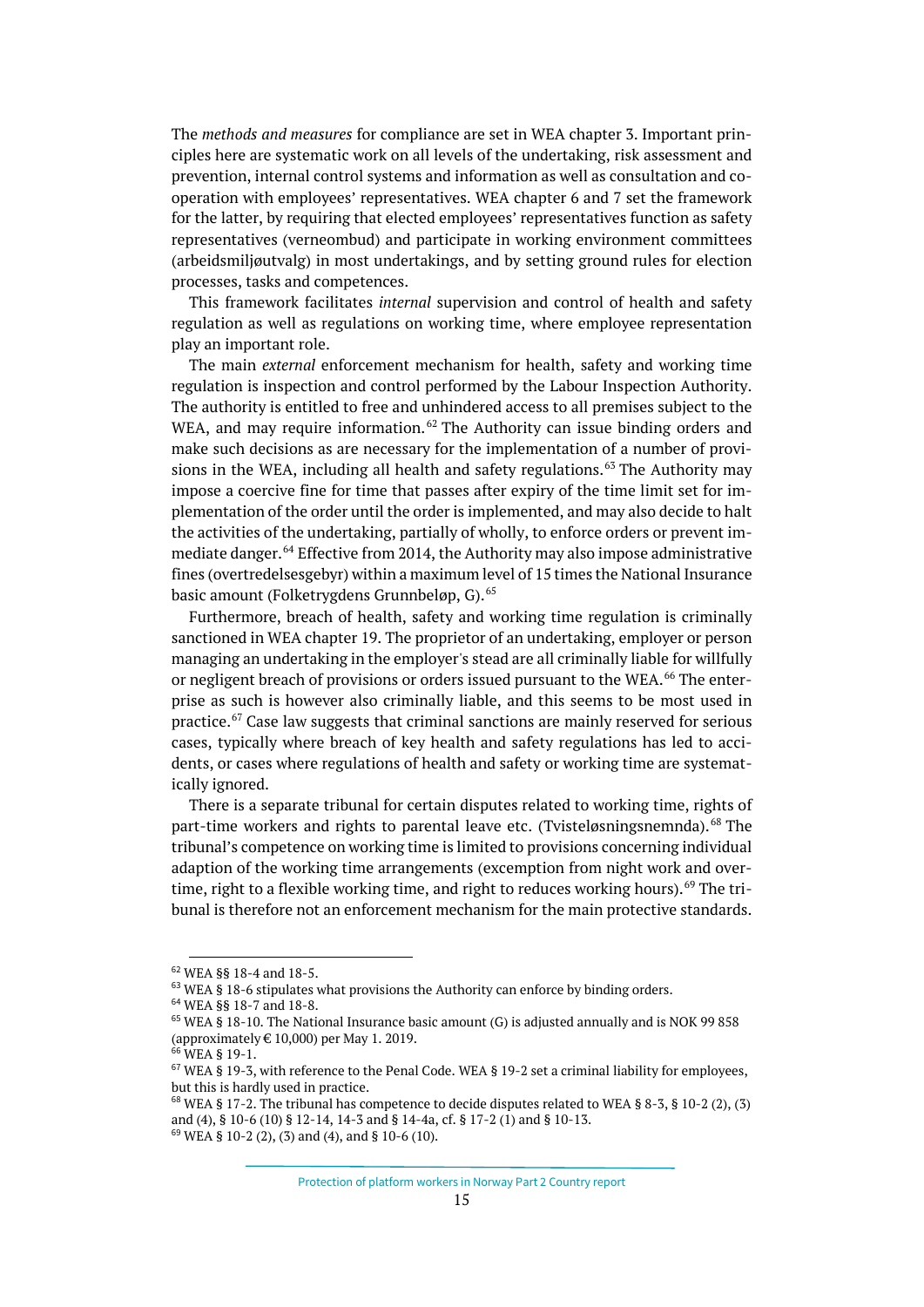Apart from these regulatory enforcement mechanisms, the individual contract may provide an avenue for enforcing health and safety regulations indirectly by contractual law sanctions. The Supreme Court decision in Rt. 1997 s. 1506 concerned employees who got sick and felt forced to quit their job due to the harassing behavior of the employer. The Court found that the employer's behavior constituted a material breach of the contract, and awarded compensation. As a central premise, the Court found it clear that the fundamental requirements of the working environment in the WEA, as a starting point, is "included as parts of the rights and duties in an employment relationship". The Court however emphasized that "it takes a lot" to conclude with material breach and compensation due to breach of working environment requirements.

The right to paid annual leave is also related to the health and safety of workers. The right to annual leave pursues health purposes, underpinned by the right to holiday pay. Still, the enforcement regime is entirely different from the regulations of health and safety and working time. The right to paid annual leave is considered a private law regulation of the employment contract relation.<sup>[70](#page-15-1)</sup> The Labour Inspection Authority offers guidance, but does not have competence to control compliance with the Holiday Act by issuing binding orders, impose fines etc. Enforcing the right to paid annual leave is thus left to the individual.

#### <span id="page-15-0"></span>**3.2 Health and safety**

#### **Scope and allocation of responsibility – points of departure**

As part of the WEA, health and safety regulations are included in the main legislative framework for individual employment relations. Consequently, the personal scope and allocation of responsibility for these provisions are – as a point of departure – governed by the general definitions of employer and employee in WEA § 1-8. These concepts are discussed in the country report from Norway part 1.

Therefore, as a starting point, the traditional employee is covered, while the genuinely self-employed is not. One-person undertakings (enpersonsforetak) are not considered to be "undertakings that engage employees" and thus fall outside the scope of the WEA.<sup>[71](#page-15-2)</sup> Whether the self-employed worker is organized as a limited company (aksjeselskap) or by sole proprietorship (enkeltmannsforetak) has no relevance in this regard. As long as there is only one person working, and this person is the owner, the undertaking is not covered by the WEA. For the platform worker, being covered by the WEA depends on legal classifications as an employee of the relevant employer undertaking. As long as platform workers *formally* are self-employed workers, they are less likely to be treated as employees in a health and safety context.

The health and safety regulations are general in nature. Employees in leading and/or independent positions are covered on an equal basis as traditional employees. There is no legal basis for excluding employees with fragmented or marginal contracts, such as short fixed-term or marginal part-time. If platform workers are recognized as employees, they are thus not at risk to be exempt due to the fragmented and/or marginal character of the employment contract.

<span id="page-15-1"></span> $70$  Ot.prp. nr. 84 (1986–1987) s. 19.

<span id="page-15-2"></span><sup>&</sup>lt;sup>71</sup> WEA § 1-2 (1) set the scope of the Act, and states: "The Act shall apply to undertakings that engage employees unless otherwise explicitly provided by the Act".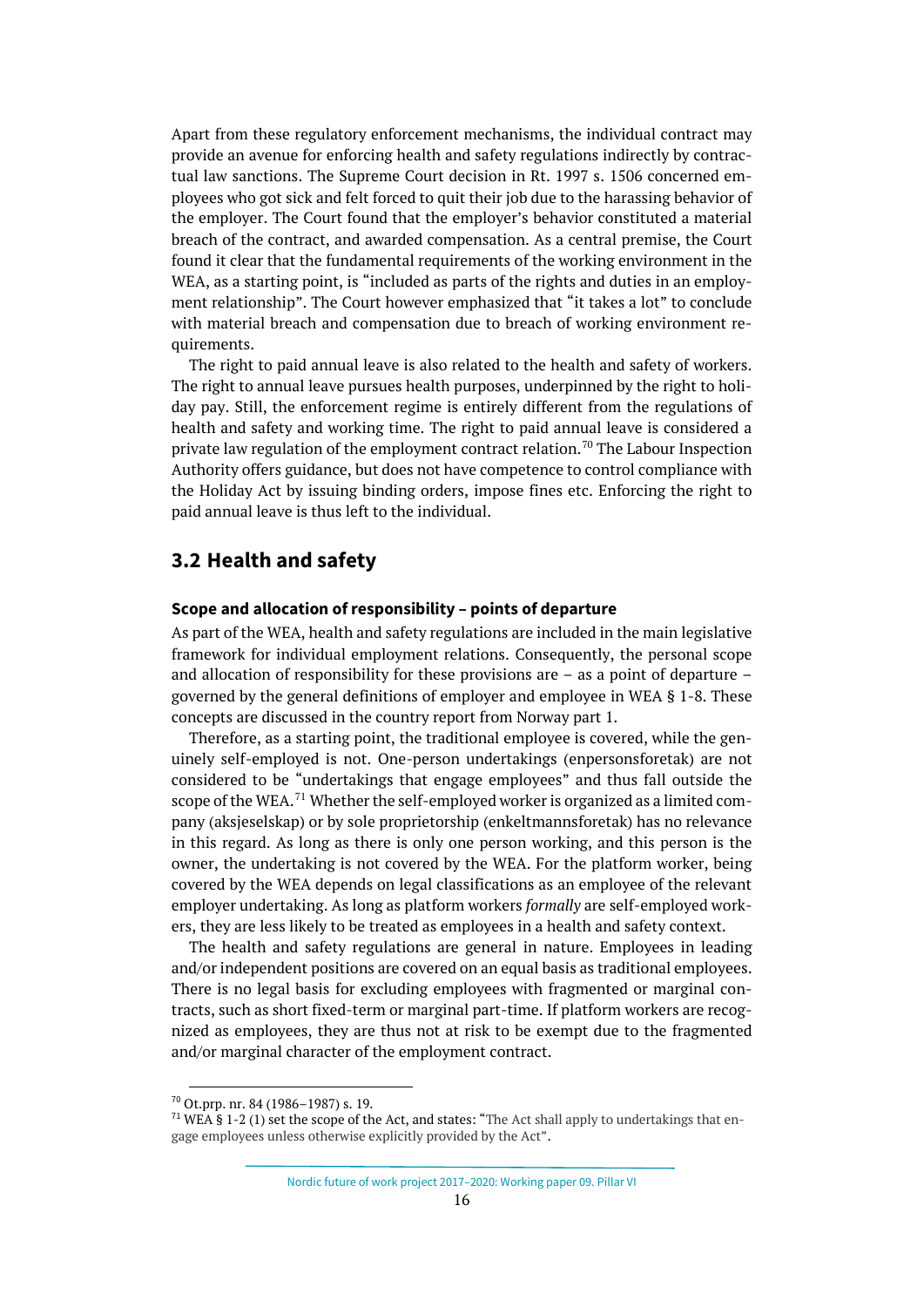The location of work may however affect the protection. If a platform worker works in private homes, this may affect the application of the WEA in general and, more specifically, regulations on health and safety.

First, platform workers may work in *their own private home,* for instance when work is delivered online*.* Work in the private home of the employee is covered by the WEA as a starting point. However, unless the work at home is "short term and random", more lenient regulations apply.<sup>[72](#page-16-0)</sup> The duty for the employer to provide a fully satisfactory working environment only applies to the extent this is practically possible, reflecting that the employer's possibility to control the working environment in the worker's home is limited. The regulation does not seem to affect platform workers different than traditional employees. Any employee working regularly from his or her own home to some extent has to take care of the working environment.

Second, platform workers may work in the *private home of the employer*. This has relevance if the customers are considered the employers. A private employer engaging an employee to work in his or her home will usually not be considered an "under-taking", and the activity thus may often fall outside the scope of the WEA.<sup>[73](#page-16-1)</sup> However, certain provisions still apply – among them a duty for the employer to provide a fully satisfactory working environment – depending on the type and amount/stability of work.<sup>[74](#page-16-2)</sup> The provisions apply to domestic work, care or nursing, unless the employment is shorter than one month or the weekly working hours are less than 8 hours. The typical platform worker will only have a short or marginal contract with the customer, and is thus likely to fall outside the scope of the regulation. Consequently, there is a particular risk that platform workers performing work in the private homes of customers will not be covered by health and safety standards if the customers are considered the employers.

#### **Extensions by specific legislative provisions**

There are several provisions in the WEA specifically extending the personal scope and allocations of responsibility of health and safety beyond the regular definitions of employee and employer.

The personal scope is extended by WEA § 1-6. The provision states that certain persons who are *not* employees, such as students, inmates, and patients working in their relevant institutions, are still "regarded as employees" in relation to the provisions concerning health, environment and safety "when performing work in undertakings subject to the Act". This extension has little relevance for platform workers.

Several provisions extend the responsibility for health and safety regulations, some of them thereby also affects personal scope.

First, WEA § 2-2 extends the responsibility of the "employer" to provide a safe and healthy working environment to other persons than the employer's own employees.

<span id="page-16-0"></span><sup>&</sup>lt;sup>72</sup> WEA § 1-5 (1) is a legal basis for regulations concerning work performed at the home of the employee and the extent to which the Act shall apply to such work, and such regulations are stipulated in Forskrift 5. juli 2002 nr. 715 om arbeid som utføres i arbeidstakers hjem.

<span id="page-16-1"></span><sup>&</sup>lt;sup>73</sup> The term "undertaking" in WEA § 1-2 has replaced the term business (bedrift) in earlier acts. The concept of undertaking thus set a thresold for applying the act – the activity has to have a certain organisation, stability and not be insignificant, see Ot. prp. nr. 31 (1935) p. 7–8.

<span id="page-16-2"></span> $74$  WEA § 1-5 (2) is a legal basis for regulations stating that provisions of the Act shall wholly or partly apply to an employee who performs domestic work, care or nursing at the home of the employer, and such regulations are stipulated in Forskrift 5. juli 2002 nr. 716 om arbeid i privat arbeidsgivers hjem.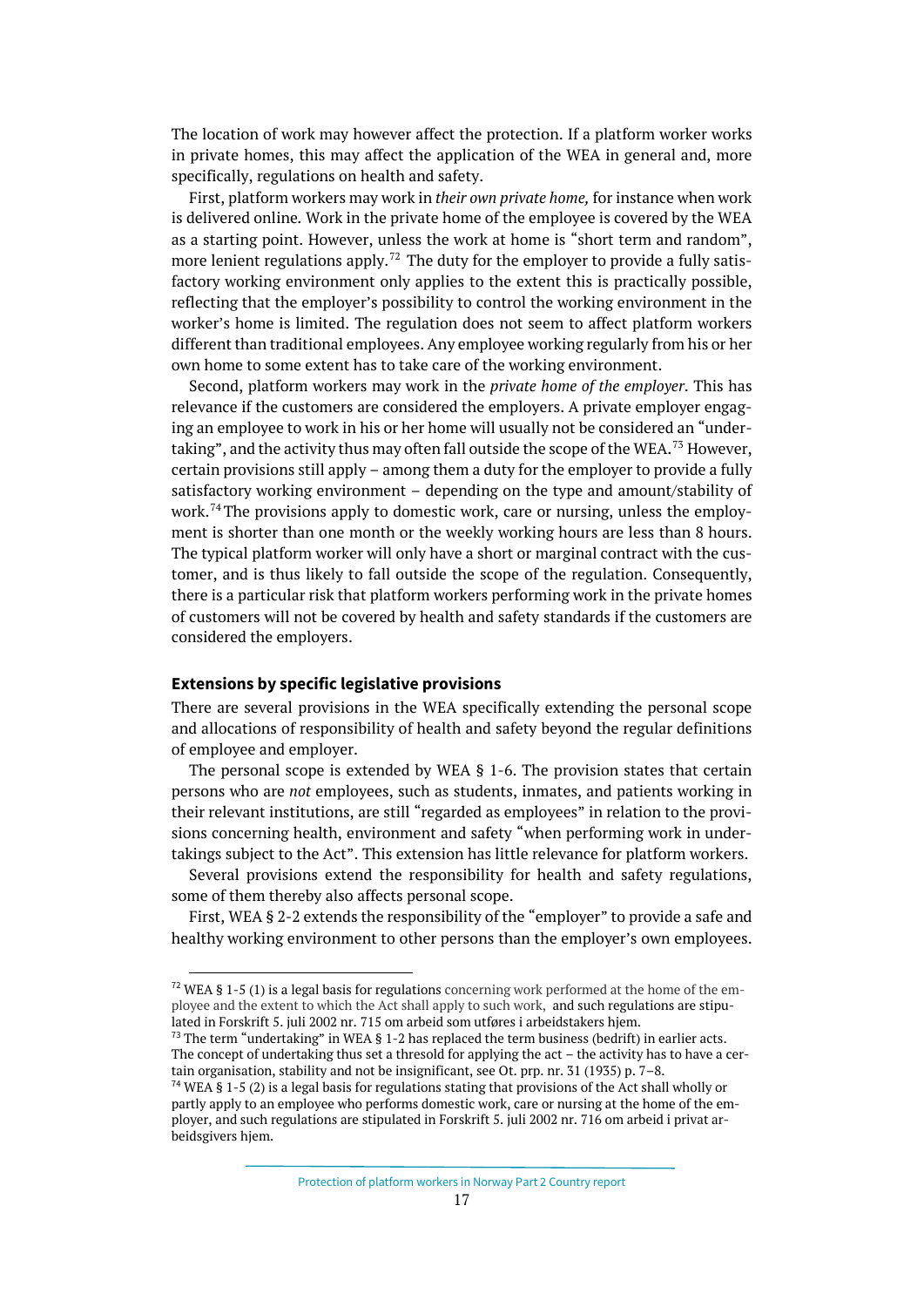The duties apply to other workers, including agency workers and self-employed workers who perform tasks in connection with the employer's activities or installations. The employer must ensure that own activities (including the activities of own employees) are arranged and performed in a manner that ensure "a thoroughly sound working environment" for such workers.<sup>[75](#page-17-0)</sup> Furthermore, the employer must cooperate with other employers to ensure this, and ensure that working hours of agency workers comply with the regulations of working time.<sup>[76](#page-17-1)</sup>

The extension clearly applies to the genuinely self-employed, when performing work at the premises of an employer. Consequently, it can also apply to platform workers. In principle, both the platform company and the customers may be an "employer" and responsible according to WEA § 2-2. The responsible party must however be an undertaking – a business engaging employees situated in Norway – to be cov-ered by the provision.<sup>[77](#page-17-2)</sup> The extensions are therefore only relevant for some customers and platforms. A company who buys cleaning services via a digital platform will for example be responsible that the company premises represents a safe and healthy working environment for the platform workers who do the cleaning.

When the extension applies, the protection of the platform workers in principle equals the protection of the genuinely self-employed – both should have "a thoroughly sound working environment" when performing work "in connection with the employer's activities or installations". Still, it is unclear if and how this applies to platform companies. The duty to ensure the working environment clearly applies to work performed at the premises of an employer. The remaining question is whether the duty applies to work *digitally* connected to the platform company.[78](#page-17-3) The preparatory works indicate that the legislator had *physical* working environments in mind, at least primarily. It is therefore uncertain whether the extension provides any protection in the platform company – worker relation.

For workers covered by the extension – whether they are genuinely self-employed or platform workers – the protection does not equal the protection of traditional employees. In the contract of employment relation, the employer must ensure that *all* provisions laid down in and pursuant to the WEA are complied with, cf. WEA § 2-1. The duty to ensure that activities are arranged and performed in a manner that ensure "a thoroughly sound working environment" may seem more vague and does not necessarily represent the same type of reasonability. The preparatory works leaves the issues unanswered, and there is no case law resolving it, to this author's knowledge. Thus, it is uncertain whether the extension in WEA § 2-2 is a sound legal basis to hold the "employer" accountable for breach of specific health and safety requirements, in the WEA chapter 4 and related regulations.

Therefore, even when platform workers are covered by the extension, the protection is more uncertain than for traditional employees.

Second, WEA § 1-4 sets a legal basis for regulations that extend provisions in the WEA to one-person undertakings, wholly or partly. Pursuant to this provision, a number of specific health and safety regulations "apply correspondingly" to self-em-

Nordic future of work project 2017–2020: Working paper 09. Pillar VI

<span id="page-17-0"></span> $75$  WEA § 2-2 (1) a.

<span id="page-17-1"></span> $76$  WEA § 2-2 (1) b and c.

<span id="page-17-2"></span> $<sup>77</sup>$  Otherwise, the activity will fall outside the scope of the WEA altogether, see further in footnote</sup> 71.

<span id="page-17-3"></span> $^{78}$  The question is raised in Marianne Jenum Hotvedt, «Arbeidsgiveransvar i formidlingsøkonomien. Tilfellet Uber», *Lov og rett* 2016 p. 484–503.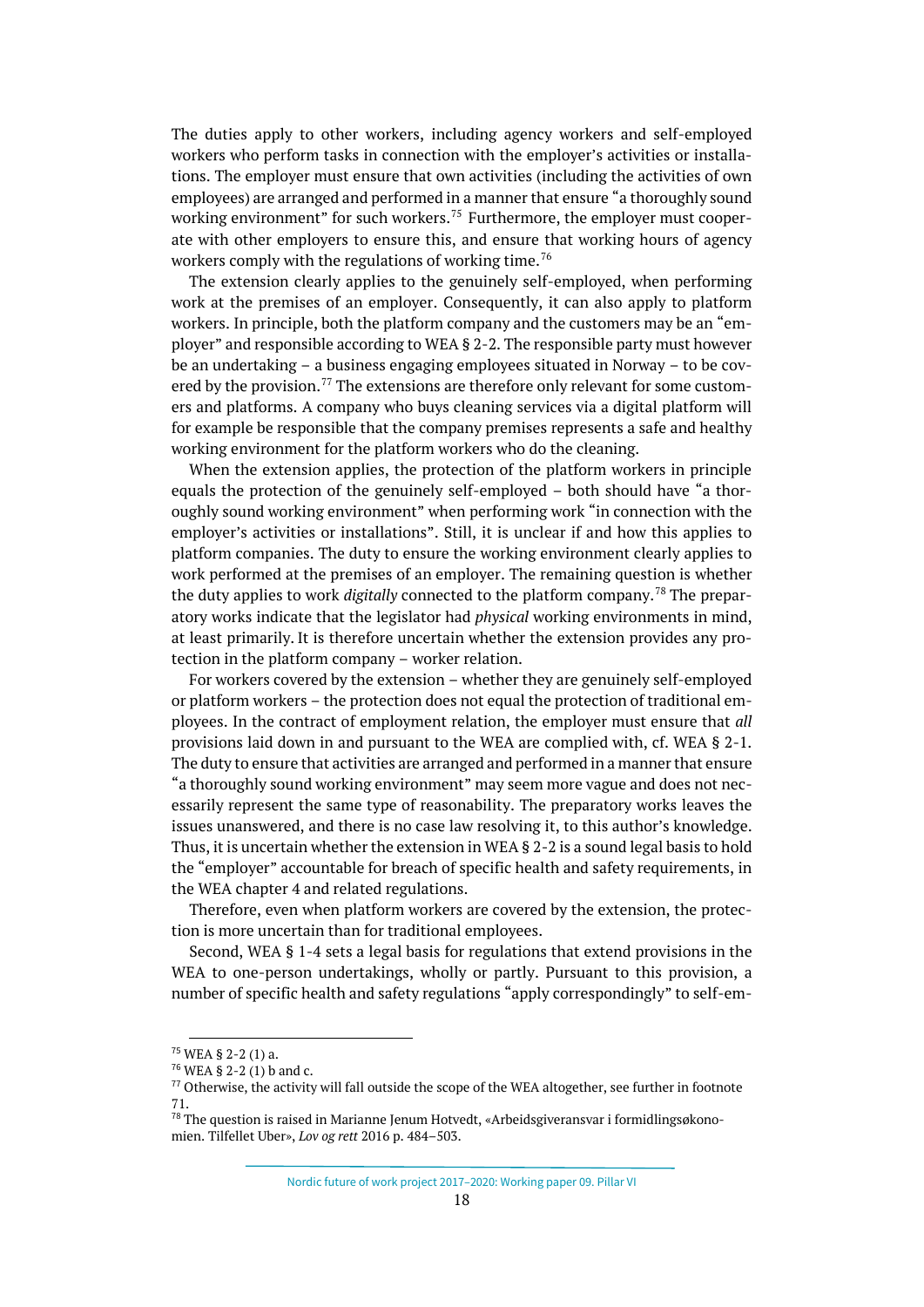ployed workers. This represents extensions of employer responsibility. The extensions typically concern situations where risks for health and safety are elevated, or requirements set to reduce risks that are more serious than normal.<sup>[79](#page-18-1)</sup>

By these extensions, self-employed workers (one-person undertakings) are responsible to comply with the relevant requirements, regardless of their own employment status, and although there might not be any other employees to protect. Hence, the self-employed worker has a duty to protect him-/herself. The main practical consequence is that the Labour Authority Inspection can supervise and control compliance of the relevant standards in undertakings and situations that otherwise fall outside the scope of the WEA. This has relevance for platform workers insofar as the work is covered by the extensions.

Last, but not least, there is an addendum to the definition of employer in WEA § 1-8 (2): "The provisions relating to the employer in this act shall apply accordingly to a person who manages the undertaking on behalf of the employer". The addendum may seem like a general extension of the definition. It however stems from the introduction of personal criminal liability and is in practice applied as a basis for criminal sanctions for more severe infringements of health and safety provisions.  $80$  The main significance of the addendum is therefore that health and safety regulations may be enforced by personal criminal liability. The relevance for platform workers depends on whether they are covered by the regulations.

#### **Extensions by interpretation**

The Report Part 1, Norway, describes in more detail how the purpose of the relevant rules affects the concept of employee. Here, the doctrine on joint employer responsibility – representing a certain flexibility in the concept of employer – is also discussed. The strong protective rationale underpinning health and safety regulation *may* justify wider concepts of employee and employer in this context than in others.

Case law gives examples of broad interpretations of the concept of employer (and employee) in the context of health and safety and criminal liability, see in particular Rt. 1982 s. 645 and Rt. 1985 s. 941 and Rt. 1990 s. 419.<sup>[81](#page-18-3)</sup> The case law is however based on WEA's precursor – the WEA of 1977. As a result of the explicit extensions of the current WEA described above, the need for broad interpretations of the concepts in order to ensure health and safety protection is clearly reduced.

#### <span id="page-18-0"></span>**3.3 Working time**

As part of the WEA, the regulations on working time are subject to the general definitions of employer and employee in WEA § 1-8. Thus, the personal scope is, as a point of departure, the same as for health and safety regulations: The traditional employee is covered, while the genuinely self-employed is not. The regulations on working time only apply to platform workers if classified as employees.

The allocation of responsibility for working time regulations also seems parallel to health and safety: The duty to comply rests on the "employer", cf. WEA § 2-1. However, regulations on working time only apply to work for *one* employer. It is therefore

<span id="page-18-2"></span><span id="page-18-1"></span><sup>79</sup> See further Marianne Jenum Hotvedt, *Arbeidsgiverbegrepet*, 2016 [Hotvedt 2016] p. 237–241. <sup>80</sup> Rt. 1982 s. 878, Rt. 1983 s. 196, Rt. 1984 s. 773, Rt. 1985 s. 185 and Rt. 1988 s. 692. See further Hotvedt 2016 p. 229–234.

<span id="page-18-3"></span><sup>81</sup> See further Hotvedt 2016 p. 234–237.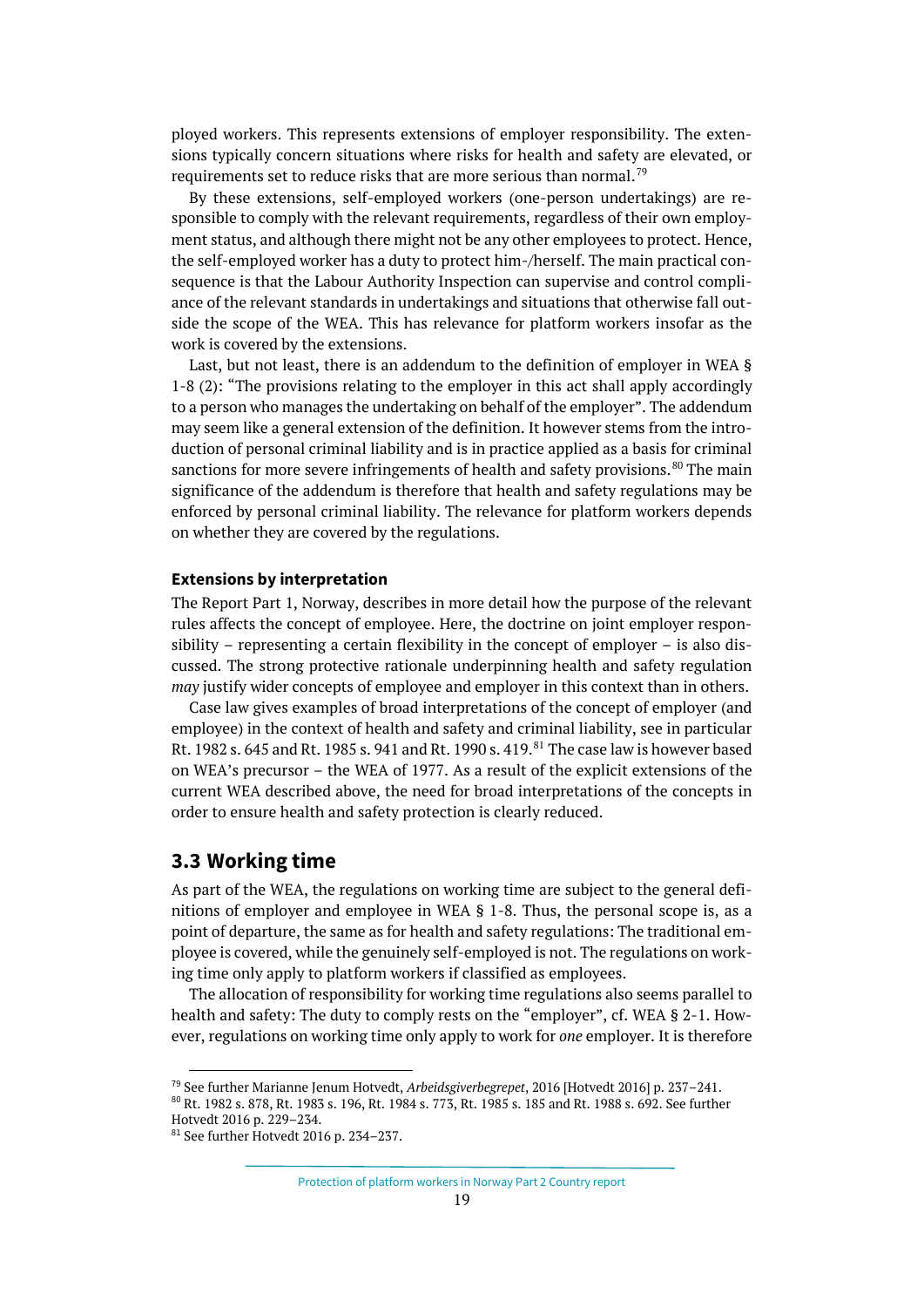significant whether the platform company or the customer(s) is considered the employer(s). The regulations restrict maximum working time and set minimum requirement for rest periods. If the employers are a number of customers, the effect of the protection is clearly reduced, and the total work of the platform worker may exceed the protective standards. Effective protection for platform workers therefore depend on the platform company being the employer.

The main standard – that working time arrangements must be satisfactory in a health and safety perspective – has a general nature and covers all employees. Employees in leading positions (ledende stilling) or positions with a high level of independence (særlig uavhengig stilling) are however exempt from the specific restrictions in chapter  $10.^{82}$  $10.^{82}$  $10.^{82}$  The latter exemption may seem to have relevance for the typical platform worker, who can decide on time (place) and amount of work. According to the preparatory works, the exemption for independent positions is narrow, meant for employees who, although not in leading positions, have senior positions with specific responsibilities. $83$  Flexible working hours is not sufficient, the employee must have a clear and obvious independence as regards both how tasks are organized and when tasks are performed. These requirements will only be fulfilled for some platform workers.

Hence, platform workers who are considered employees will generally be covered by the same protective standards as traditional employees. The protective standards are however more lenient to work which is wholly or mainly of a passive nature. The parties may agree on somewhat longer working hours for such work.<sup>[84](#page-19-2)</sup> The threshold is however quite high, there must be a significant element of passivity.<sup>[85](#page-19-3)</sup> This might be relevant for platform workers, for instance if time logged on a platform (but not actively working) is considered working time.

Working time regulations are not subject to parallel extensions as regulations on health and safety. The only extension that may have some relevance for platform workers, is WEA § 2-2 (1) c, which applies to agency work. In agency work, the duty to comply with working time regulations rests on the agency as the contractual employer. WEA § 2-2 (1) c however extend the responsibility to the user entity: The "employer" (here in capacity of being a user entity) has a duty to ensure that working hours for agency workers comply with WEA chapter 10. The extension results in a *joint* responsibility for working time regulations, and strengthens the protection of agency workers. The extension is however less suited to strengthen the protection of platform workers, even if the platform worker is recognized as an employee *and* the platform company is considered the contractual employer. The extension only applies to user entities who are undertakings – businesses engaging employees (operating in Norway). As the customers often are private individuals, the extension will typically not apply. This illustrates that specific regulation of agency work does not necessarily fit well for platform work.

<span id="page-19-0"></span><sup>82</sup> WEA § 10-12 (1) and (2).

<span id="page-19-1"></span> $83$  Ot.prp. nr. 49 (2004–2005) p. 181.

<span id="page-19-3"></span><span id="page-19-2"></span> $84$  WEA  $\hat{S}$  10-4 (2). The Labour Inspection Authority may also allow wider derogations for passive and "particularly passive" work, see WEA § 10-4 (2) and § 10-12 (7). <sup>85</sup> Ot.prp. nr. 49 (2004–2005) p. 317.

Nordic future of work project 2017–2020: Working paper 09. Pillar VI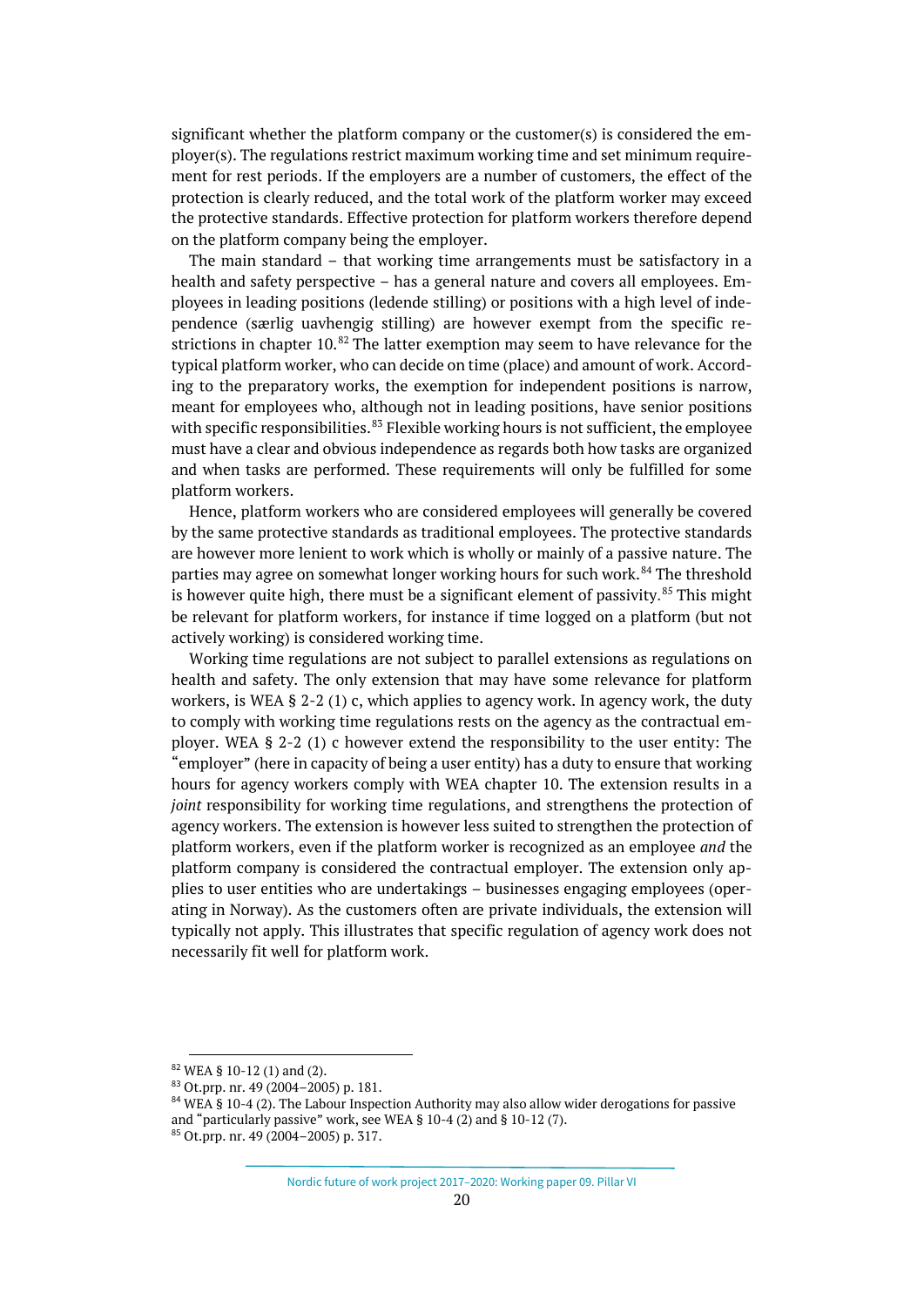### <span id="page-20-0"></span>**3.4 Paid annual leave**

As mentioned above, the right to paid annual leave is considered a private law entitlement related to the employment contract. The Holiday Act – and the right to paid annual leave – only applies to "employees" (arbeidstakere). The definition of em-ployee is identical as in the WEA, while "employer" is not explicitly defined.<sup>[86](#page-20-1)</sup>

As regards the personal scope, the starting point is the same as for health, safety and working time regulations: The traditional employee is covered, while the genuinely self-employed is not. There are no provisions in the Holiday Act extending the personal scope of the right. Consequently, a right to paid annual leave for platform workers depends on being classified as employees.

Case law does not support a particularly wide interpretation of the concept of employee in this context. The Supreme Court has applied the same approach to the Holiday Act as to the WEA in general, and seems to assume a corresponding interpreta-tion of the concept.<sup>[87](#page-20-2)</sup>

The responsibility to ensure the right, both to annual leave and to pay, rests on the employer.[88](#page-20-3) The concept of employer is interpreted in accordance with the general definition of employer (in the WEA § 1-8). In line with the private law approach in the Act, the duty rests on the contractual employer as a clear main rule. Holding a platform company responsible for paid annual leave for a platform worker, therefore depends on the platform company – worker relation to be a contract of employment.

The duty to provide holiday pay is however extended when there is a legal basis for joint liability (solidaransvar) for remuneration. In the context of agency work, the user entity has joint liability for the payment of wages, *holiday pay* and any other remuneration pursuant to the principle of equal treatment.<sup>[89](#page-20-4)</sup> The Extension Act provides a basis for public law regulations on minimum terms, i.a. rates of pay (allmen-ngjøringsforskrifter).<sup>[90](#page-20-5)</sup> According to § 13 (1) of this act, contractors have joint liability for the payment of wages, *holiday pay* etc. pursuant to such regulations. Where joint liability applies, holiday pay must be paid at the same time as the wages it is calculated on the basis of.<sup>[91](#page-20-6)</sup>

The right to leave cannot be exchanged for money. The employer has a duty to ensure that the employee takes leave, and the employee has a duty to take leave. Holiday leave not taken by the end of the holiday year, is transferred to the next year.<sup>[92](#page-20-7)</sup> The employee can only oppose to take leave if the right to corresponding pay is not (fully) earned.<sup>[93](#page-20-8)</sup> Platform workers who are considered employees are thus not free to refrain from holiday leave in exchange for higher remuneration.

<span id="page-20-1"></span><sup>86</sup> Holiday Act § 2 (1).

<span id="page-20-2"></span><sup>87</sup> See Rt. 2013 s. 342 (para. 38 and 39).

<span id="page-20-3"></span> $88$  Holiday Act § 5 (1) and § 10 (1).

<span id="page-20-4"></span><sup>89</sup> WEA § 14-12c, see further in Report Part 1, Norway, section 4.2.

<span id="page-20-5"></span><sup>&</sup>lt;sup>90</sup> Lov 4. juni 1993 nr. 58 om allmenngjøring av tariffavtaler m.v. (allmenngjøringsloven,the Exten-<br>sion Act), see furter Report Part 1, Norway, p. 6.

<span id="page-20-7"></span><span id="page-20-6"></span><sup>&</sup>lt;sup>91</sup> Holiday Act § 11 (6).

<sup>&</sup>lt;sup>92</sup> Holiday Act § 7 nr. 3 (1). This also applies where sickness or parental leave is the reason why hol-<br>iday is not taken in the holiday year, see § 9 nr. 1 and nr. 2.

<span id="page-20-8"></span> $^{93}$  An amendment to the Holiday Act in 2014 restricted the exemption to seek compliance with  $\rm EU/$  EEA law, see Prop. 73 L (2013 – 2014).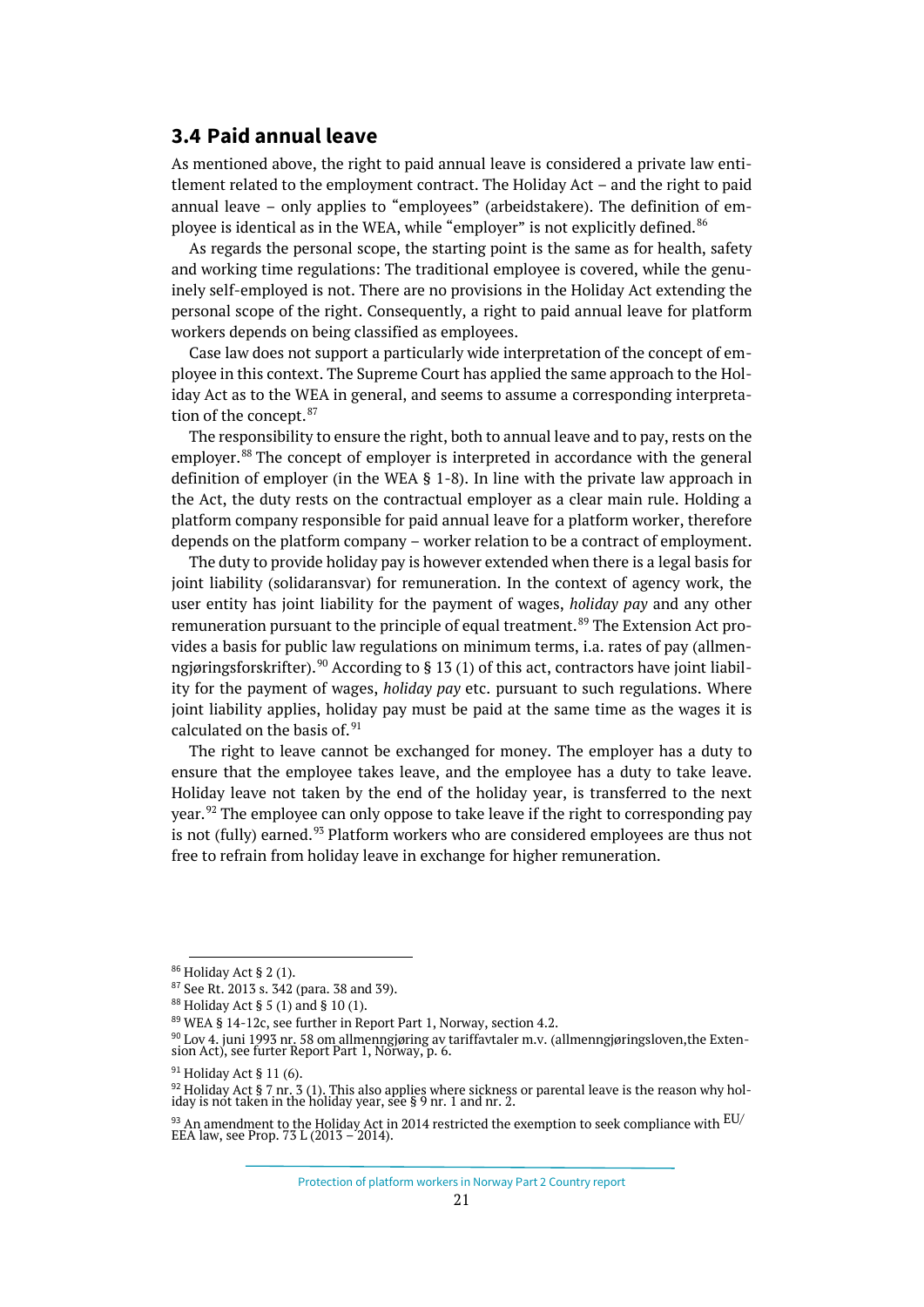#### <span id="page-21-0"></span>**3.5 Overall comparison**

The binary distinction between employees and self-employed is deeply rooted in regulations of health and safety, working time and paid annual leave. The three sets of norms all provide clear protection of health and safety of traditional employees, while the same protection does *not* apply to the genuinely self-employed. Protecting the health and productivity of platform workers by these norms therefore depends on the recognition of platform workers as employees.

The system of enforcement leaves the protection of health and safety vulnerable to the challenge of unclear employment status. Workers who are formally self-employed – such as platform workers – are not represented in the WEA's system for information, consultations and cooperation on working environment issues. This makes it hard to voice their concerns, even when they – based on a proper legal assessment – should be classified as employees.

Still, the discussion has revealed interesting differences as regards the ability to provide *some* basic protection of self-employed workers, and – consequently – a basic protection of platform workers irrespective of employee status. While there are several extensions of health and safety regulations, the regulations of working time and paid annual leave are strictly reserved for employees. The extensions reveal a somewhat broader protective rationale: Protecting health and safety of workers justifies some basic protection in certain contexts, irrespective of employment status. However, the expressions of this broader protective rationale is neither consistent nor clear: The extensions are patchy and leave considerable uncertainty as to the scope and level of protection. The typical characteristics of platform work – such as digital connections to the platform and a number of private customers – seem to enhance uncertainty.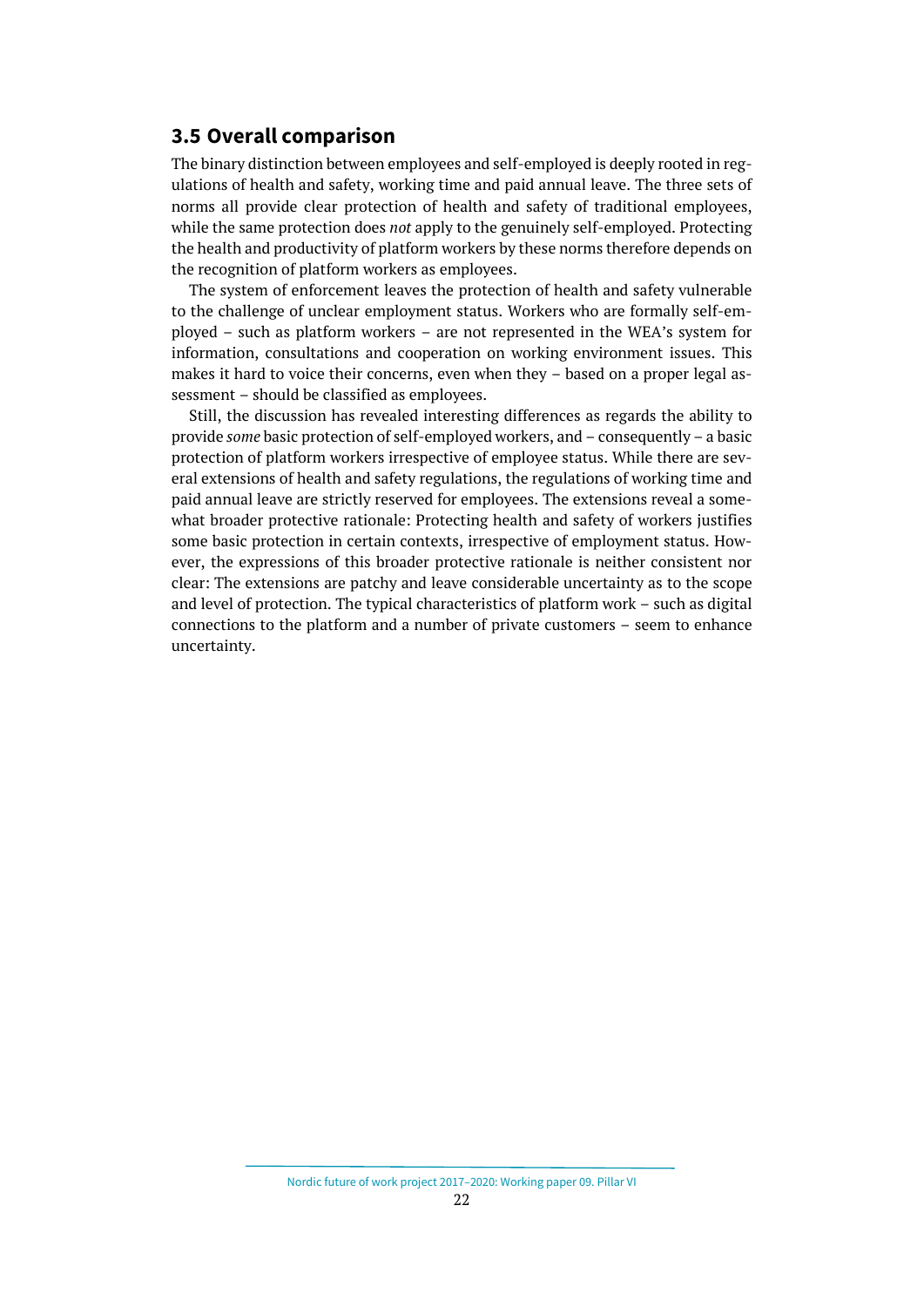## <span id="page-22-0"></span>**4 Basic social security**

### <span id="page-22-1"></span>**4.1 The legal framework**

The idea of basic social security for all has played an important part in the development the Nordic labour market model. One central aspect of social security is to provide income for individuals who are out of work. Benefits related to *unemployment*, *parental leave*, *sickness*, *injury* and *retirement/old age* have this purpose in common.

The National Insurance Act  $(NIA)^{94}$  $(NIA)^{94}$  $(NIA)^{94}$  is the general legal framework for social security and ensures a *basic level* of all these benefits. The main legal basis is therefore the NIA, more precisely:

- Chapter 4: unemployment benefit
- Chapter 8: sickness benefit
- Chapter 11: work assessment benefit
- Chapter 12: disability benefit
- Chapter 13: occupational injury benefit
- Chapter 14: benefits related to parental leave
- Chapter 19 and 20: retirement pension

The approach to the personal scope of social security in this framework is neither universal nor based on a clear-cut binary divide. Rights and benefits are to some extent differentiated for *three categories of workers*: employee (arbeidstaker), freelancer (frilanser) and self-employed (selvstendig næringsdrivende). The definitions of the three categories are discussed further below (section 4.2).

The Labour and Welfare Administration (NAV) administers social security benefits. A separate, independent appeals tribunal (Trygderetten) handles appeals on ad-ministrative decisions under the NIA.<sup>[95](#page-22-3)</sup> The decisions of the tribunal can be brought to the ordinary courts. There is also a separate board of appeals for disputes concerning sickness benefits in the employer period (Ankenemnda for sykepenger i arbeidsgiverperioden).

The National Insurance system (Folketrygden) is financed by two main charging schemes: payroll tax paid by employers (arbeidsgiveravgift)<sup>[96](#page-22-4)</sup> and national insurance tax (trygdeavgift)<sup>[97](#page-22-5)</sup> paid by persons with membership in the national insurance sys-tem. <sup>[98](#page-22-6)</sup> Expenditures are however higher than the revenues, and the deficit is covered by direct transfers of public funds in the national budget.<sup>[99](#page-22-7)</sup> The Tax Administration (Skatteetaten) takes part in administrating the charging schemes. $100$ 

<span id="page-22-2"></span><sup>&</sup>lt;sup>94</sup> Lov 28. februar 1997 nr. 19 om folketrygd (folketrygdloven, NIA).

<span id="page-22-4"></span><span id="page-22-3"></span><sup>&</sup>lt;sup>95</sup> Lov 16. desember 2966 nr. 9 om anke til Trygderetten (trygderettsloven).

 $96$  Payroll tax is based on gross salaries, and the rates vary from 0 to 14,1 per cent, depending on the region in which the business is located, and with specific rates for primary industries, see <https://www.skatteetaten.no/satser/arbeidsgiveravgift/>.

<span id="page-22-5"></span> $97$  The contribution rates vary for different types of income. The rate is 8,2 per cent of personal income (personinntekt), 11,4 per cent of personal income of business income (personinntekt av næringsinntekt) and 5,1 per cent of pension income (pensjonsinntekt), see [https://www.skattee](https://www.skatteetaten.no/satser/trygdeavgift/)[taten.no/satser/trygdeavgift/](https://www.skatteetaten.no/satser/trygdeavgift/).

<span id="page-22-6"></span><sup>&</sup>lt;sup>98</sup> The rules on membership are set in NIA chapter 2.

<span id="page-22-7"></span> $99$  This principle of financing the National Insurance system is expressed in NIA § 23-1.

<span id="page-22-8"></span><sup>100</sup> NIA § 24-1 and § 24-4.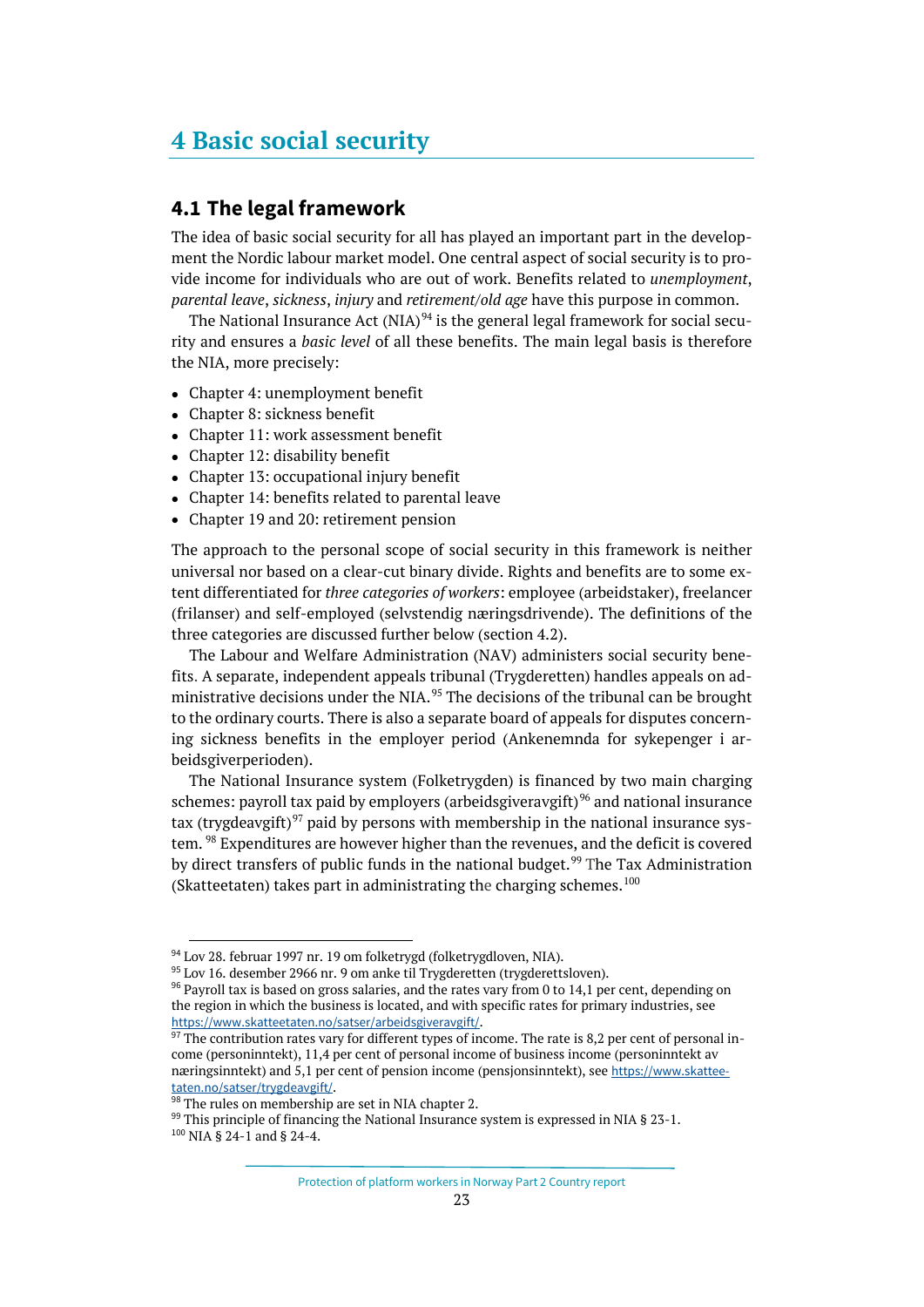The basic social security of the NIA is supplemented by mandatory insurance schemes based on statutory regulations. For basic occupational injury benefits the supplement is a mandatory occupational injury insurance scheme.<sup>[101](#page-23-1)</sup> The basic retirement pensions are supplemented by a mandatory occupational pension scheme with minimum requirements.<sup>[102](#page-23-2)</sup> Both regulations hold employers responsible and require schemes to cover employees. There are also supplementing benefits and insurance schemes based on collective agreements.

Particular aspects of this legal framework will be discussed in the following. The discussion is structured according to the type of benefit: unemployment (section 4.3), sickness and injury (section 4.4), parental leave (section 4.5), and retirement and old age (section 4.6). The focus is on *criteria and calculations principles related to labour market activity*. The aim is to map and discuss how such criteria and calculation rules affect the platform worker, compared to the traditional employee and the genuinely self-employed worker. An overall comparison is made in section 4.7.

#### <span id="page-23-0"></span>**4.2 Categories of workers and definition of employer**

The NIA differentiates rights and benefits for three categories of workers: employee (arbeidstaker), freelancer (frilanser) and self-employed (selvstendig næringsdrivende).

The definition of *employee* is similar to the WEA, but not identical: an employee is anyone who performs work in the service of another *for remuneration*, cf. NIA § 1-8.

A *freelancer* is defined as anyone who performs work or service for remuneration, while not being in the service of another and not being a self-employed, cf. NIA § 1- 9.

A *self-employed* is defined as anyone who runs a continuing operation or undertaking (virksomhet) at own account, suited to provide a net income, cf. NIA § 1-10. This definition includes a list of criteria to be assessed when deciding whether someone is self-employed:

- the operation has a certain scope (omfang)
- the person is responsible for the result
- the person has employees in his/her service or employ freelancers
- the person runs the operation from a fixed place of business (office, workshop etc.)
- the person has the financial risk for the operation
- the person use his/her own assets and equipment.

The definitions are not only relevant in the social security context. Due to the close connection between social security benefits and tax-related duties, the definitions are also relevant for the scope of a number of tax law provisions.<sup>[103](#page-23-3)</sup> The demarcation lines however vary. In the social security context, the main divide is between employees on the one hand and freelancers/self-employed on the other hand. Still, some social security provisions distinguish freelancers from self-employed. The main di-

<span id="page-23-1"></span><sup>101</sup> Lov 16. juni 1989 nr. 65 om yrkesskadeforsikring.

<span id="page-23-2"></span><sup>102</sup> Lov 21. desember 2005 nr. 124 om obligatorisk tjenestepensjon.

<span id="page-23-3"></span> $103$  The distinctive definitions is one reason why the concept of employee is slightly different in a tax/social security context than in a labour law context, see further Report Part 1, Norway, p. 7 and 11.

Nordic future of work project 2017–2020: Working paper 09. Pillar VI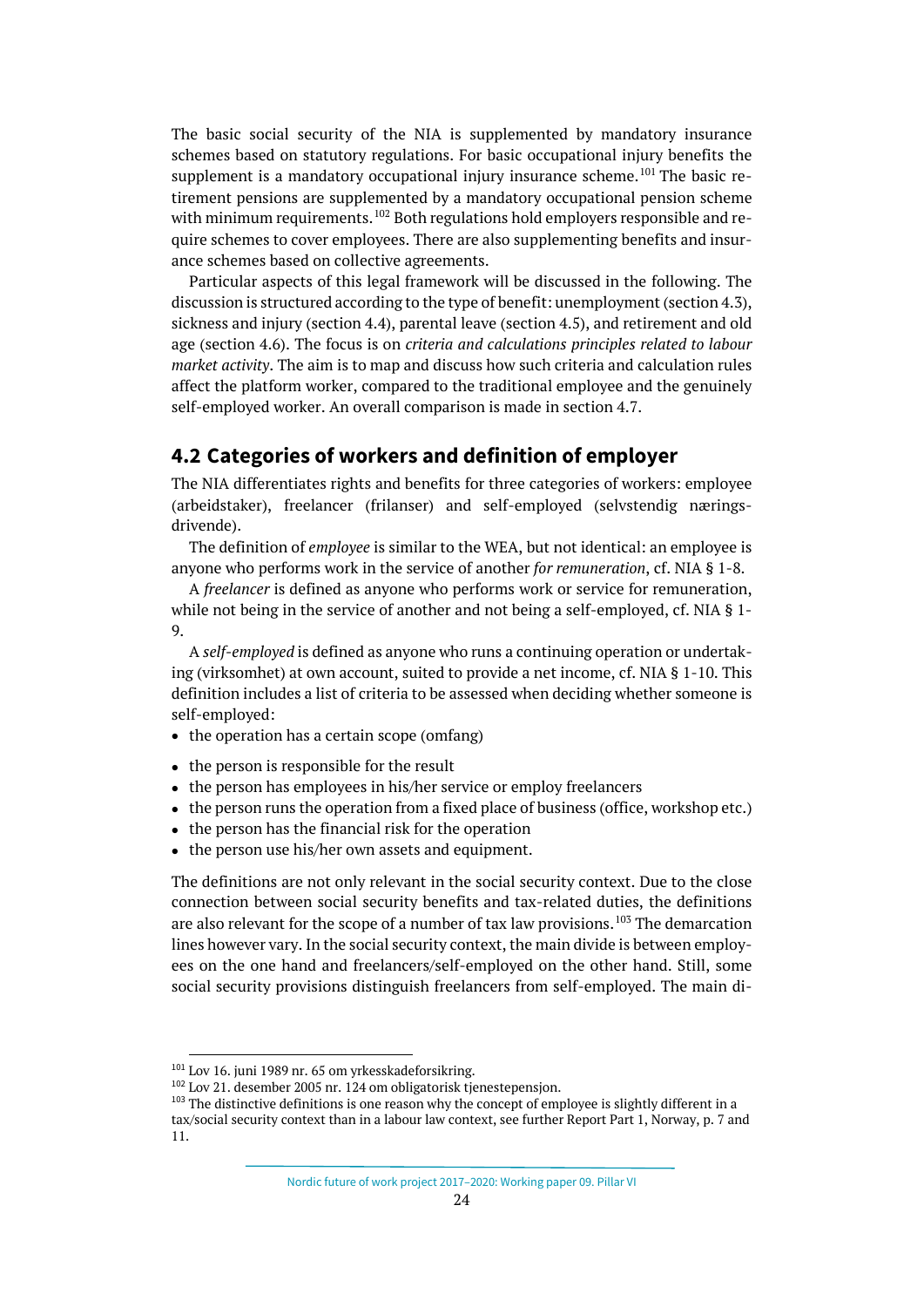vide in a tax context is between employees/freelancers and self-employed. For instance, the duty on the "employer" to pay payroll tax (and deduct income tax) applies to salaries to both employees and freelancers.<sup>[104](#page-24-0)</sup>

According to the definitions, the employee is the only category of worker doing subordinate work, while the two other categories of workers are doing independent work. Freelancer is the intermediary category. As the wording suggests, freelancer is a *residual* category. In a recent case concerning sickness benefits for a major, the Supreme Court referred to the definition of freelancer as a "bag provision" (sekkebestemmelse) that applies to whoever is neither an employee nor self-em-ployed, even if a characterization as a freelancer may seem strained.<sup>[105](#page-24-1)</sup> The major was obviously not self-employed. He was not regarded as an employee, as he held an elected office and did not have a (regular) contract of employment. As a logical consequence he belonged to the residual category – the major was a freelancer. In this case, the lack of a contractual basis made the employment status unclear.

The definitions of employee and self-employed in the NIA apply to the traditional employee and the genuinely self-employed, respectively. One distinction regarding one-person undertakings (enpersonsforetak) is however important. As mentioned in section 3.1, one-person undertakings are not considered to be "undertakings that engage employees" and thus fall outside the scope of the WEA, regardless of how the undertaking is organized. In the social security context, on the other hand, the organization matters. If the undertaking is organized as a limited company (aksjeselskap) with a formal contract of employment, the worker will generally be considered an employee in the context of social security, even if he or she is both the owner and the only worker. This must be kept in mind in the following discussions.

Which category the platform worker belongs to, is not clear. Whether the platform worker is doing subordinate work or not, depends on an overall assessment of the realities in the individual case. Therefore, a platform worker *may* be classified as an employee in the context of the NIA. The lack of a formal contract of employment however implicates that a platform worker – at least at the outset – is likely to be *treated* as doing independent work, by the principal as well as by the relevant authorities. The platform worker *may* be classified as self-employed in light of the abovementioned criteria, depending on the circumstances. In the typology of this paper the platform worker does not act as a genuinely self-employed (by registering a company, charging VAT etc.). Therefore, the platform worker will presumably not be *treated* as self-employed. One might therefore assume that platform workers will usually be treated as belonging to the residual category – as freelancers. The following discussions are based on a general assumption that a platform worker is a freelancer in the context of the NIA.

The NIA does not define the employer, but the Tax Payment Act (TPA) does. The employer is anyone who – themselves or by proxy – pay wages or other remuneration of allowance subject to tax deductions, including payroll tax (arbeidsgiveravgift). <sup>[106](#page-24-2)</sup> Here, the employer is defined by reference to one specific employer function – to provide pay. The reference to whether the pay is subject to tax deductions and payroll tax, has an interesting conceptual implication. Pay to freelancers is subject to tax

<span id="page-24-0"></span><sup>104</sup> NIA § 23-2, see also the Tax Payment Act, lov 17. juni 2005 nr. 67 om betaling av skatte- og avgiftskrav (skattebetalingsloven) § 5-4.

<span id="page-24-1"></span> $105$  HR-2016-589-A (para. 42).

<span id="page-24-2"></span> $106$  TPA § 4-1 (1) c.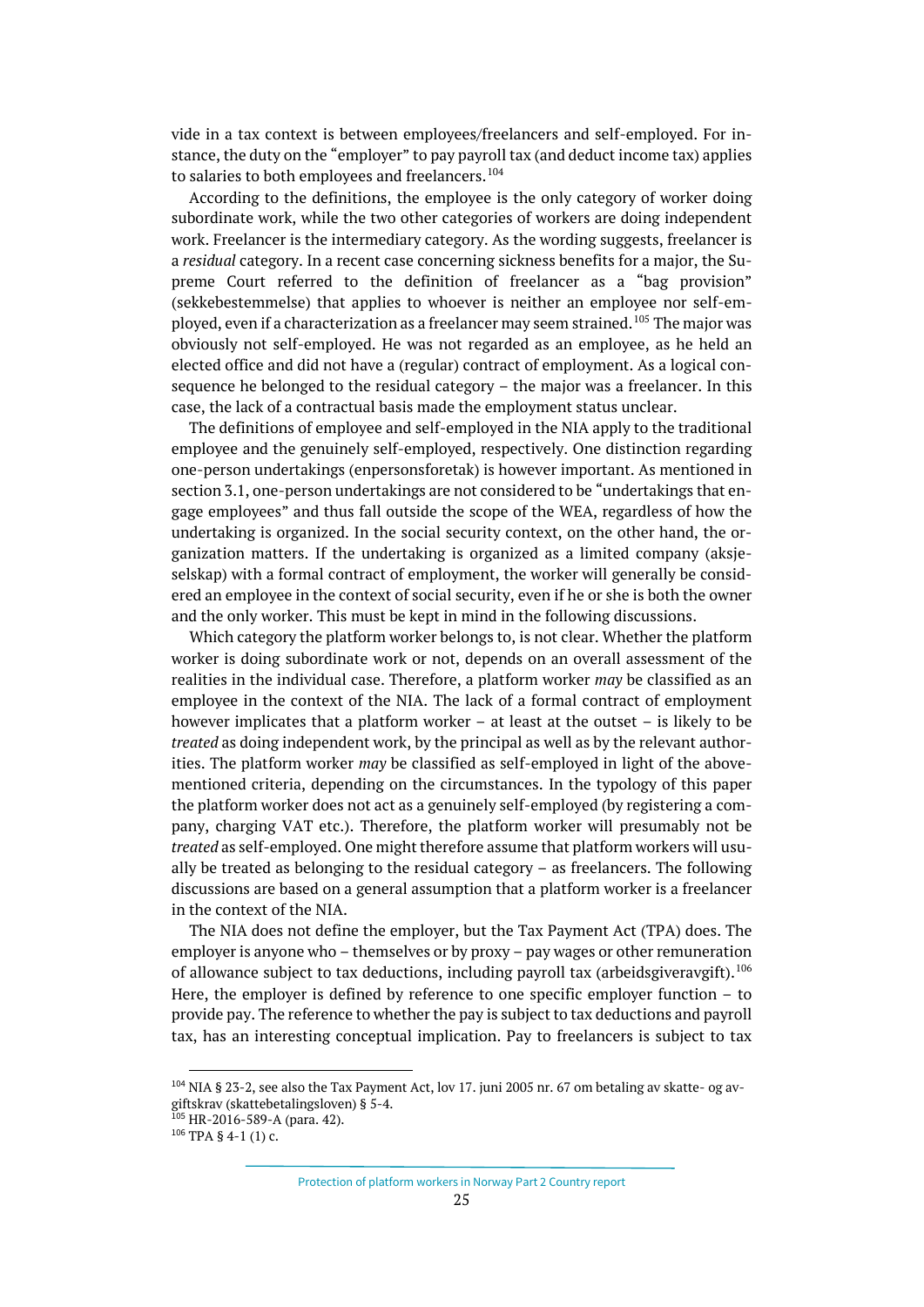deduction and payroll tax. Consequently, the freelancer's principal or contractual party is an "employer" in the tax and social security context although the relation is not one of subordination, but independent work.<sup>[107](#page-25-1)</sup>

Whether a platform company will be considered the employer of the platform worker in the context of the NIA, therefore depends on the payment-function and on the personal scope of the relevant provision.

#### <span id="page-25-0"></span>**4.3 Unemployment**

The unemployment benefit of the NIA chapter 4 covers both employees and freelanc-ers, but not self-employed.<sup>[108](#page-25-2)</sup> Hence, traditional employees and platform workers are covered, while the genuinely self-employed are not.

Labour market activity has significance and is reflected in both criteria and in calculation principles. Although both criteria and calculation principles are the same for employees and freelancers, platform workers might be affected differently than traditional employees.

In order to be eligible for the benefit, there must be a *loss of earned income* caused by *unemployment*. The income previously earned must exceed a minimum level in order for the loss of income to be relevant.[109](#page-25-3) Income earned by work and benefits related to pregnancy and parental leave are included.<sup>110</sup> The gross earned income the last 12 months must exceed 1,5 G or exceed 3 G for the last 36 months. An overall assessment of 12 or 36 months provides an important leeway for platform workers, whose income often vary. Still, the minimum level is likely to affect platform workers more than traditional employees. Platform workers risk not qualifying, as they typically work occasionally.

To constitute unemployment, there must be a minimum reduction of regular work-ing hours.<sup>[111](#page-25-5)</sup> The working hours must be reduced by a minimum of 50 per cent, compared to the actual working hour the person used to have. There is no requirement that limits the assessment to work for one employer. This relatively wide concept of unemployment has significance for platform workers. Due to the lack of employment protection, platform workers are particularly exposed to variations in working hours. The unemployment benefit may thus ensure income not only when (totally) out of work, but also in "slow" periods of fewer gigs or tasks. On the other hand, the requirement may exclude workers who are doing platform work while seeking work as employees. In practice, this requirement is the main reason for refusing unemployment benefits. $112$ 

The benefit is calculated individually, based on earned income.[113](#page-25-7) The *base* of the benefit (dagpengegrunnlaget) is set based on gross earned income the last 12 months, or – if it leads to a higher base – average annual income the last 36 months. Here,

<span id="page-25-1"></span><sup>&</sup>lt;sup>107</sup> For a clear illustration of this conceptual «leap», see HR-2017-344-A.

<span id="page-25-2"></span> $108$  NIA § 4-3 (1).

<span id="page-25-3"></span><sup>109</sup> NIA § 4-4.

<span id="page-25-4"></span><sup>&</sup>lt;sup>110</sup> These benefits are included as the rules would otherwise be discriminatory, see Asbjørn Kjønstad, Aslak Syse and Morten Kjelland, *Velferdsrett I*, 6. ed. 2017 [Kjønstad/Syse/Kjelland 2017] p. 156.

<span id="page-25-5"></span><sup>&</sup>lt;sup>111</sup> NIA § 4-3 (2). The person also has to sign up as a jobseeker at a NAV office and be a "real" jobseeker (fit and able to work and – as a point of departure – willing to accept any work, anywhere in Norway, irrespective of whether it is full- or part-time), cf. NIA §§ 4-5 and § 4-8. <sup>112</sup> Kjønstad/Syse/Kjelland 2017 p. 156.

<span id="page-25-7"></span><span id="page-25-6"></span><sup>113</sup> NIA § 4-11.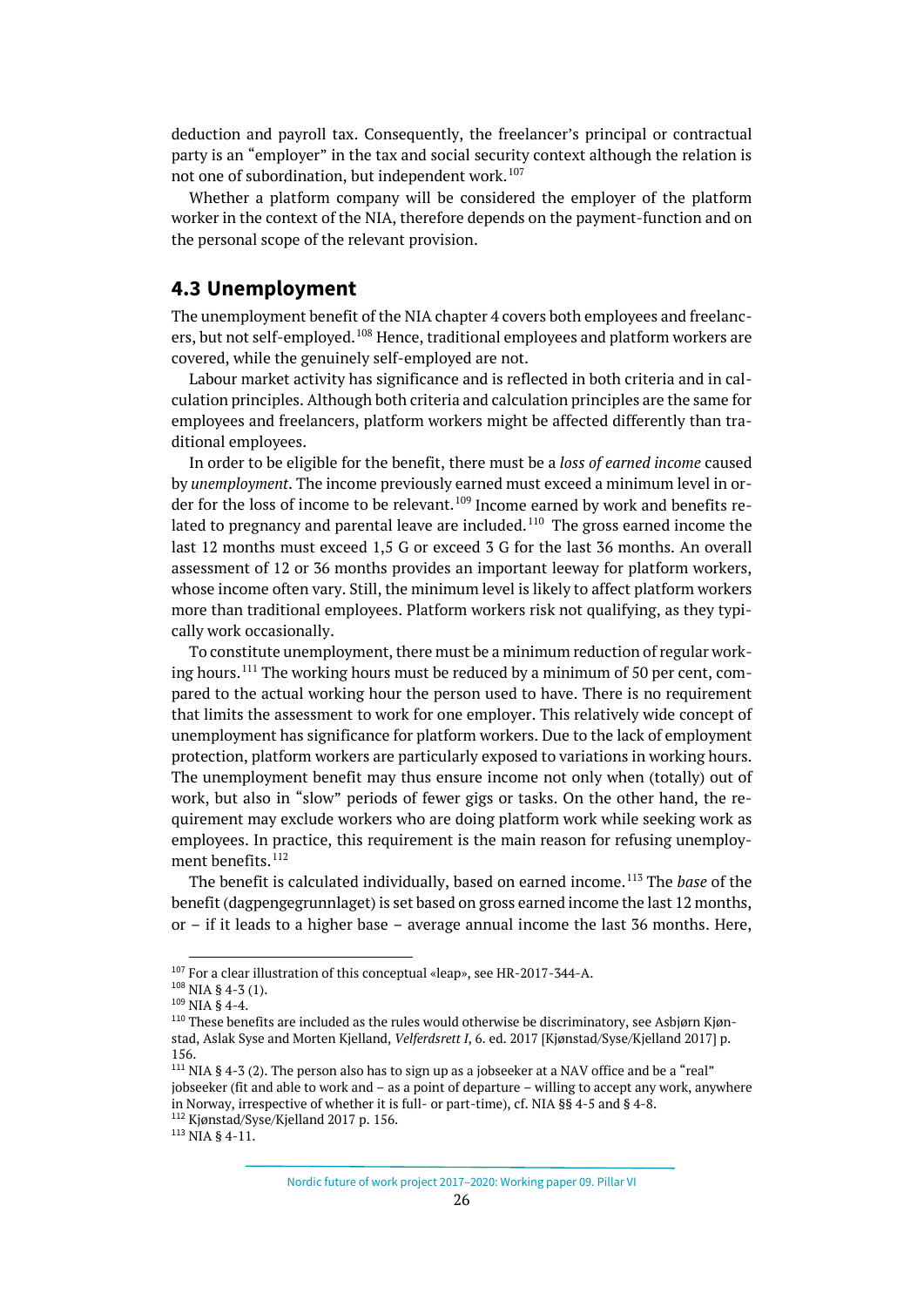this includes both income earned by work and a number of social security benefits, such as sickness and unemployment benefits. The concept of income is thus wider than in the qualifying criteria.<sup>[114](#page-26-1)</sup> Income exceeding 6 G is however excluded.<sup>[115](#page-26-2)</sup> The total income earned by the individual (within a certain period) counts, irrespective of whether it comes from different sources. Platform workers will therefore not be affected negatively by having several sources of income.

The *size* of the benefit is calculated as a daily rate of 2,4 per thousandth of the base, covering five days a week.<sup>[116](#page-26-3)</sup> In average, this equals  $62.4$  per cent of previous gross income up to 6 G. Being *partly* unemployed triggers a proportionate benefit (graderte dagpenger). The benefit is reduced proportionately according to the reduction of working hours.

The benefit period also depends on gross earned income.<sup>[117](#page-26-4)</sup> Where income exceeds 2 G the last 12 months, or as an average for the last 36 months, the full period is 104 weeks. If the income is lower, the full period is 52 weeks. Platform workers working occasionally, often for low pay, are thus risking a shorter benefit period than a traditional employee who used to be in full-time employment.

This reveals a few particular risks for platform workers, even though they (as freelancers) are formally treated equally to employees. Platform workers risk not qualifying for unemployment benefit or only qualifying for a shorter period. Income protection when out of work due to unemployment is therefore somewhat less secure for platform workers than for traditional employees.

## <span id="page-26-0"></span>**4.4 Sickness and injury**

#### **introduction**

The benefits in the NIA related to sickness and injury are related to different phases: *sickness benefit* (sykepenger) for the first period of sickness, *work assessment benefit* (arbeidsavklaringspenger) for the phase of rehabilitation and work-related measures and *disability benefit* (uføretrygd) if the capacity for income-generating work has been permanently reduced. For workers who do not qualify for these benefits, the alternative is a social aid benefit.  $118$  The emphasis here is on the sickness benefit (4.4.2), the two other benefits are only briefly discussed (4.4.3).

In the case of *occupational injury* or sickness (yrkesskade), there are additional rights and insurance schemes (4.4.4).

#### **Sickness benefit**

A right to sickness benefit covers both employees, freelancers and self-employed. The benefit is however regulated separately, and there are some significant differences.[119](#page-26-6)

<span id="page-26-1"></span><sup>114</sup> Kjønstad/Syse/Kjelland 2017 p. 164.

<span id="page-26-2"></span> $115$  The National Insurance basic amount (G) is adjusted annually and is NOK 99 858 (approximately € 10,000) per May 1. 2019.

<span id="page-26-4"></span><span id="page-26-3"></span><sup>116</sup> NIA § 4-12. A child allowance is also available.

<sup>117</sup> NIA § 4-15.

<span id="page-26-5"></span><sup>118</sup> Lov 18. desember 2009 nr. 131 om sosiale tjenester i arbeids- og velferdsforvaltningen (sosilatienesteloven) § 18.

<span id="page-26-6"></span><sup>&</sup>lt;sup>119</sup> The sickness benefits for employees, freelancers and self-employed are regulated in NIA chapter 8, subchapters II, III and IV, respectively.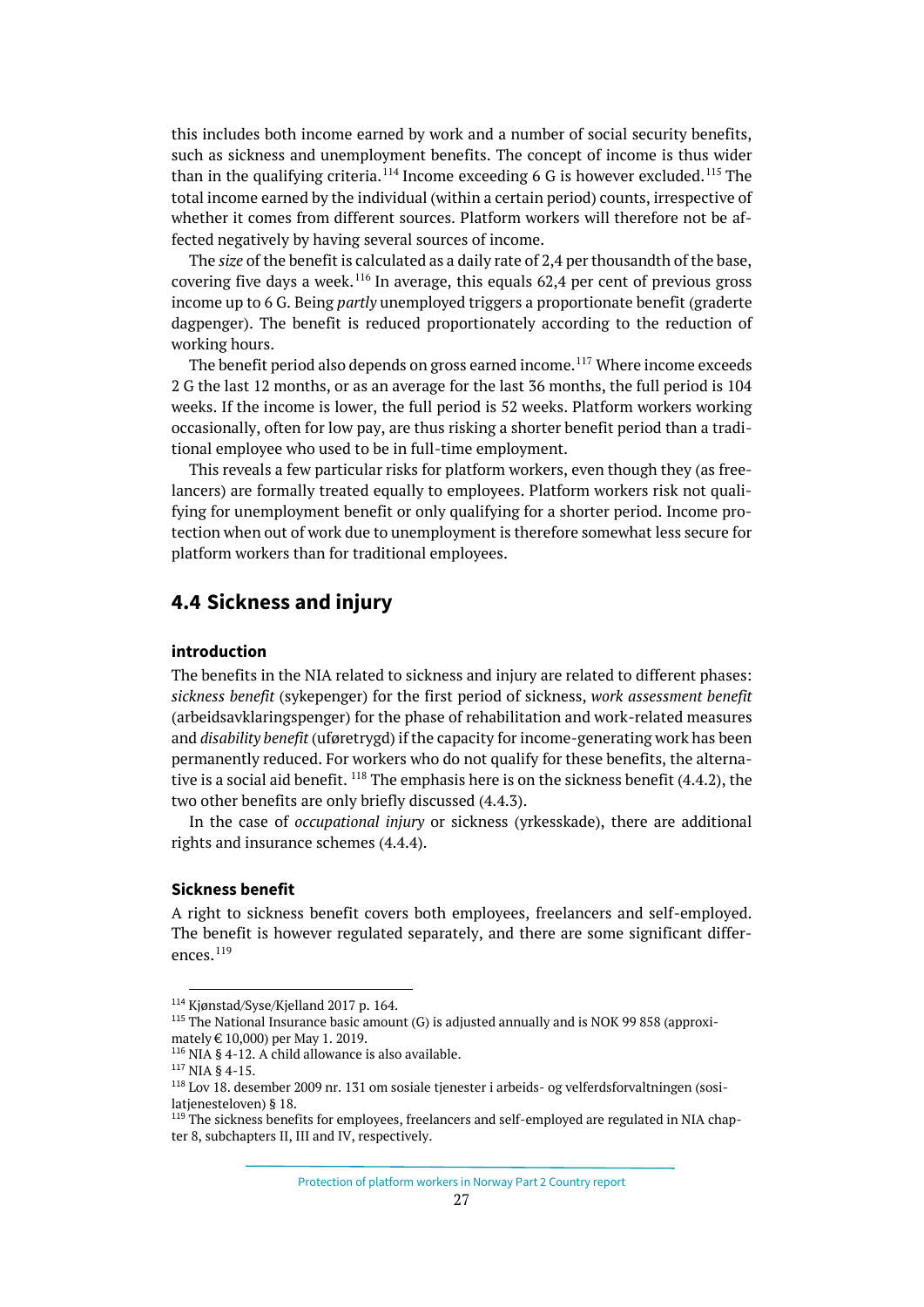One main difference is that only employees are covered the first period of sickness. Employees are entitled to sickness benefit *from the employer* during the "employer period" (arbeidsgiverperioden), which lasts up to 16 calendar days. In contrast, freelancers and self-employed are not entitled to any benefit during the first 16 days of sickness.<sup>[120](#page-27-0)</sup> They may however sign up for a voluntary insurance scheme to cover this period.[121](#page-27-1)

In the typology of this paper, the genuinely self-employed worker has signed up for – or at least considered – a voluntary insurance scheme, while the platform worker has not. Platform workers will therefore generally not be entitled to any benefit during short-term sickness (up to 16 days).

Even if recognized as an employee, the platform worker might not be eligible for sickness benefit in the employer period. There is a qualifying period of four weeks of employment, and the sickness benefit only covers days when the employee has a *right* to pay.<sup>[122](#page-27-2)</sup> With occasional work and/or hourly pay, the platform worker risk not qualifying.

After the employer period, The National Insurance (Folketrygden) provides sickness benefits to all three categories: employees, freelancers and self-employed.

A minimum requirement of work activity and the main principles of calculation are common: The worker must have earned an income that equals an annual income of ½ G. The benefit is calculated individually. An annual income is estimated based on reported income.<sup>[123](#page-27-3)</sup> The base for the sickness benefit is a daily base of  $1/260$  of the annual base.[124](#page-27-4) Workers who are partly incapacitated, have a right to a proportionate benefit, but only if the ability to perform income-generating work is reduced by at least 20 per cent. $125$ 

The minimum requirement is so low that practically every worker with an income is included. Platform workers who work only very sporadically for low pay still risk not to qualify.

The calculation of the benefit differs between the three categories. The main difference is that the benefit to employees and freelancers is 100 per cent of the base (sykepengegrunnlaget), while the benefit to self-employed is at 80 per cent of the base.[126](#page-27-6) Platform workers are thus formally protected on an equal basis as employees in the case of long-term sickness (more than 16 days).

There are only minor differences in the details of the calculation principles for employees and freelancers. For employees the estimated income is mainly based on em-ployer reporting, usually for the previous three months.<sup>[127](#page-27-7)</sup> It includes earned income,

<span id="page-27-0"></span> $120$  NIA §§ 8-38 (2) and 8-34 (2), respectively.

<span id="page-27-1"></span> $121$  NIA §§ 8-39 and 8-36, respectively.

<span id="page-27-2"></span><sup>122</sup> NIA § 8-18 (1) and (4).

<span id="page-27-3"></span><sup>123</sup> In the employer period, the base is an estimated *monthly* income, cf. NIA § 8-28 (1). For benefits after the employer period, the base is converted to an estimated *annual* income, cf. NIA § 8-30.  $124$  NIA § 8-10 (1).

<span id="page-27-5"></span><span id="page-27-4"></span> $^{125}$  NIA § 8-13.

<span id="page-27-6"></span> $126$  The voluntary insurance scheme for self-employed may provide coverage of 100 per cent, cf. NIA § 8-36.

<span id="page-27-7"></span> $127$  The estimated montly income is the average monthly income according to the employer's mandatory reporting to the authorities in a specific period, normally the last three months, cf. NIA § 8- 28 (2) and (3). If reporting is insufficient or wrong, the income is set according to what the employer should have reported, cf. NIA § 8-28 (5). There is also some room for discretion when estimating the annual income, see NIA § 8-30 (2) and (3).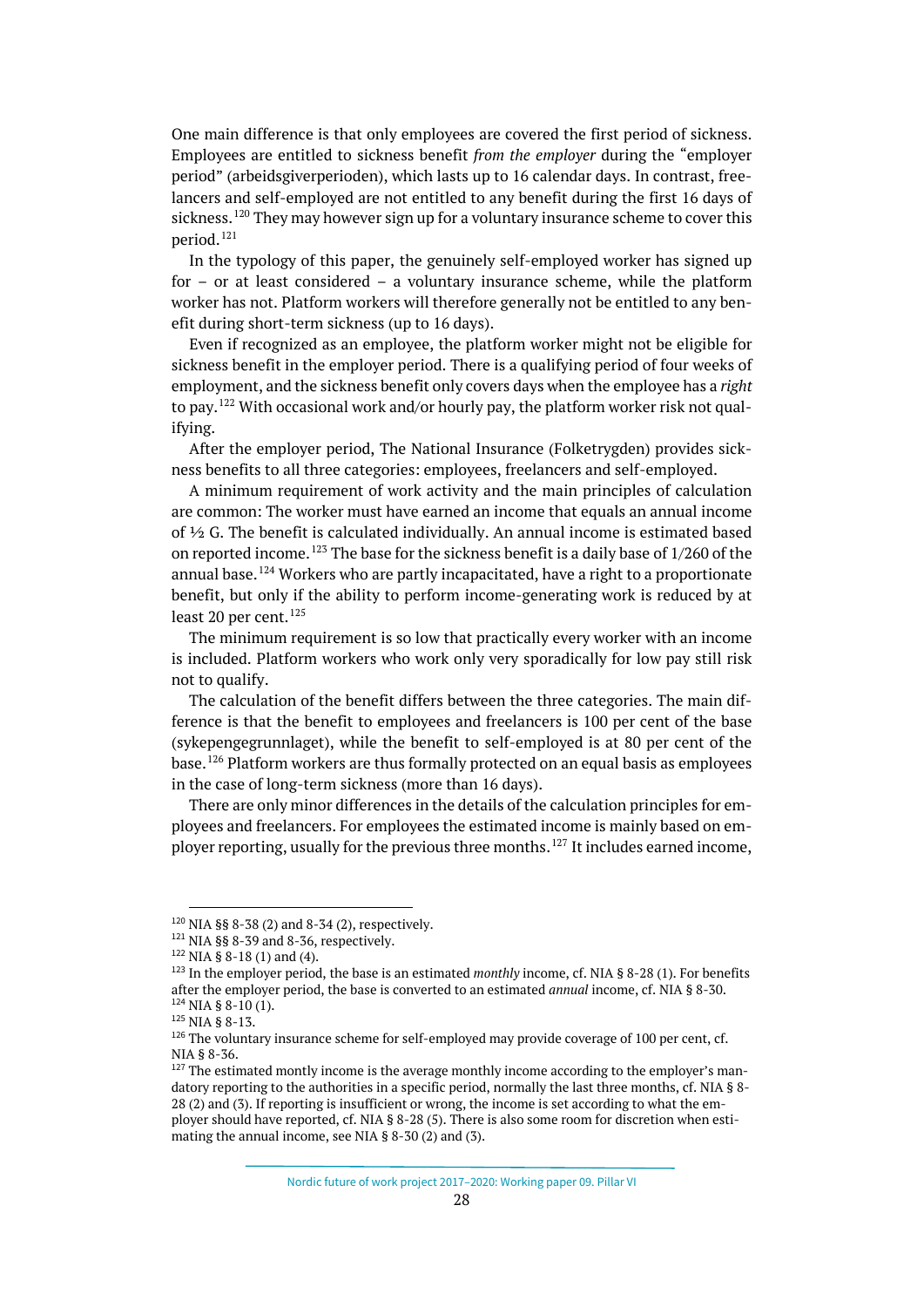both wages and other remuneration for working efforts.<sup>[128](#page-28-0)</sup> For freelancers the calculation is based on the same type of income and according to mainly the same provi-sions as for employees.<sup>[129](#page-28-1)</sup> If workers have combined income as employee with income as freelancer, the benefit is calculated according to the provisions for employees.<sup>[130](#page-28-2)</sup> Consequently, the calculation principles do not seem to represent particular risk for the platform worker compared to traditional employees.

The period of sickness benefit from the National Insurance is maximum 248 days.<sup>[131](#page-28-3)</sup> For employees who are entitled to sickness benefit in the employer period, this provides income protection for one year. The days of sickness benefit may be continuous or occur within a period of three years. When the right to sickness benefit has expired, the relevant benefit is a work assessment benefit, see below.

In sum, platform workers are entitled to sickness benefit during long-term sickness, but lack protection during short-term sickness. The latter puts platform workers in a considerably weaker position compared to both traditional employees and genuinely self-employed workers. The level of earned income is reflected in the size of the benefit.

A number of collective agreements provide supplementing rights to sickness benefits for employees. Agreements in the public sector provide a right to "full sickness pay", but this is less common in the private sector.<sup>[132](#page-28-4)</sup> The agreements typically require employers to provide *full* pay, including pay exceeding 6 G, and leave it to em-ployers to seek the employee's benefit from the National Insurance as a refund.<sup>[133](#page-28-5)</sup> Supplementing rights to sickness benefit will generally not apply to platform workers, both because they lack recognition as employees and because they usually work in the private sector.

#### **Work assessment benefit and disability benefit**

The right to a *work assessment benefit* does not depend on a right to sickness benefit or previous work activity. Anyone who has been a member of The National Insurance for the last three years, or one year when the reduction in work capacity occurred, is eligible.<sup>[134](#page-28-6)</sup> The main criterion is a reduction in the capacity for work by at least half, due to sickness or injury.<sup>[135](#page-28-7)</sup>

Consequently, the benefit covers platform workers irrespective of employment status. The details of the regulations however differ somewhat, depending on

<span id="page-28-0"></span> $128$  NIA § 8-29. In comparison, the base for self-employed equals annual pensionable income. It only includes 1/3 of income between 6 and 12 G, and income above 12 G is excluded, cf. NIA § 8- 35.

<span id="page-28-1"></span><sup>129</sup> NIA § 8-38 (5).

<span id="page-28-2"></span> $130$  NIA § 8-40. The provisions for employees also applies to workers who has combined income as employee and as self-employed, although with some specific calculation provisions, cf. NIA § 8-41. This provision also applies to combinations of income as freelancer and self-employed, cf. NIA § 8- 42.

<span id="page-28-3"></span> $131$  NIA § 8-12 (1).

<span id="page-28-4"></span><sup>132</sup> Kristin Alsos, "Tariffavtalenes regulering av lønn under sykdom", *Fafo-notat 2019:01* [Alsos 2019], p. 7–10.

<span id="page-28-5"></span><sup>&</sup>lt;sup>133</sup> Alsos 2019 p. 11–13. The details vary, i.a. whether the right to sickness pay under the collective agreement is conditioned by a right to benefit under the NIA.  $134$  NIA  $$11-2$ .

<span id="page-28-7"></span><span id="page-28-6"></span> $135$  NIA § 11-5. Sickness or injury must be a significant contributing cause.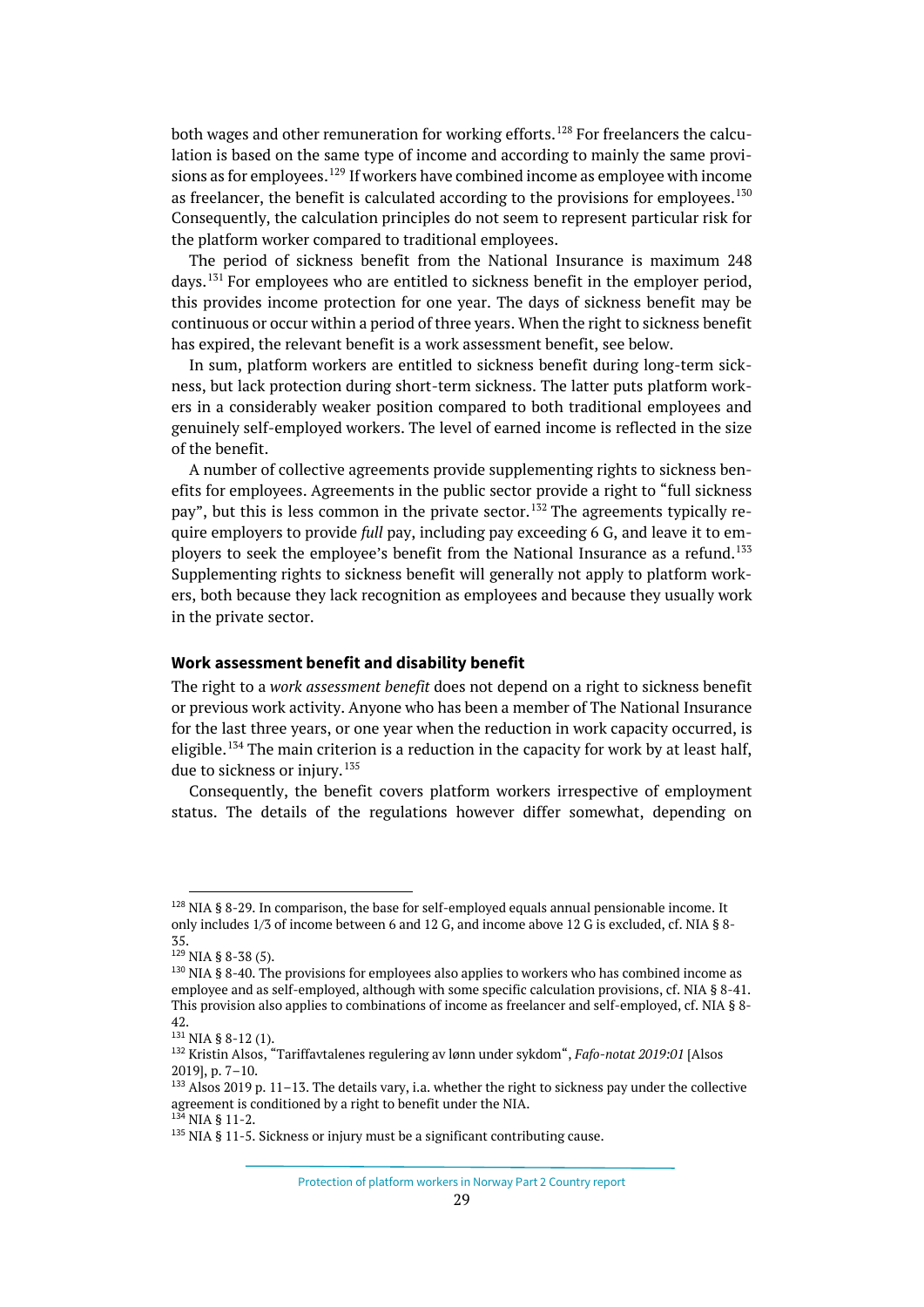whether the person has a right to sickness benefit, is a student, is establishing an undertaking, is seeking work etc. $136$ 

The benefit is calculated based on pensionable income (pensjonsgivende inntekt) for the previous year, or based on an average income for the last three years if this is higher.<sup>[137](#page-29-1)</sup> Income exceeding 6 G is not included.<sup>[138](#page-29-2)</sup> The benefit is 66 per cent of the base, but the minimum annual benefit is 2  $G<sub>139</sub>$  $G<sub>139</sub>$  $G<sub>139</sub>$  The minimum level provides extra protection for workers with limited work activity and/or low pay, and is therefore relevant for platform workers.

Pensionable income as a base for calculating the benefit does not seem to pose a particular challenge for platform workers. A main component of pensionable income is "benefit achieved by work".<sup>[140](#page-29-4)</sup> This includes wages, remuneration and other allowance gained by work of employees and freelancers, but not business income or prof-its.<sup>[141](#page-29-5)</sup> All hours worked as a platform worker therefore counts, irrespective of employment status.

The right to a *disability benefit* (uføretrygd) also applies to all three categories: employees, freelancers and self-employed. Previous work activity is not required. Anyone who has been a member of The National Insurance for the last three years, or one year when the disability occurred, is eligible.<sup>[142](#page-29-6)</sup> To qualify for the benefit, there must be a lasting sickness or injury, resulting in a lasting disability, and the ability to per-form income-generation work must be reduced by at least half.<sup>[143](#page-29-7)</sup>

This benefit is also calculated based on pensionable income, but for the previous five years, and the average income in the best three years is decisive, up to 6 G.  $^{144}$  $^{144}$  $^{144}$  The benefit is 66 percent of the base as a starting point.<sup>[145](#page-29-9)</sup> There are minimum annual benefit levels between 2 and 3 G.<sup>[146](#page-29-10)</sup> This may be a relevant protection for platform workers with low income.

To summarize, platform workers are formally protected on an equal basis as other workers as regards work assessment benefit and disability benefit. As in the case of sickness, the level of previous income is reflected in the size of the benefits. Minimum benefit levels however ensure extra protection for workers with low income. This is a relevant safety net for platform workers where sickness has led to a lasting incapacity to work.

<span id="page-29-0"></span><sup>136</sup> NIA §§ 11-11 to 11-18.

<span id="page-29-1"></span><sup>137</sup> NIA § 11-19.

<span id="page-29-2"></span><sup>&</sup>lt;sup>138</sup> Pensionable income exceeding 6 G as an average in one calender year is not included, cf. NIA §  $11 - 19(2)$ .

<span id="page-29-3"></span><sup>&</sup>lt;sup>139</sup> NIA § 11-20. The benefit is calculated as a daily rate of 1/260 or the annual rate, for five days a week.

<span id="page-29-4"></span><sup>&</sup>lt;sup>140</sup> NIA § 3-15, cf. The Tax Act § 12-2. Certain social security benefits are equated to occupational activity, i.a. benefits related to unemployment and sickness, cf. NIA § 14-6 (2).

<span id="page-29-5"></span> $141$  The Tax Act § 5-10 (1) a.

<span id="page-29-6"></span><sup>142</sup> NIA § 12-2.

<span id="page-29-7"></span><sup>&</sup>lt;sup>143</sup> NIA §§ 12-6 and 12-7. Sickness or injury must be the main cause of the lasting disability. <sup>144</sup> NIA § 12-11.

<span id="page-29-9"></span><span id="page-29-8"></span><sup>&</sup>lt;sup>145</sup> NIA §§ 12-12 and 12-13. The level may be reduced depending on the length of membership in the national insurance (trygdetiden).

<span id="page-29-10"></span><sup>&</sup>lt;sup>146</sup> See in particular NIA §§ 12-13 (2) and (3). The exact minimum varies depending on i.a. whether the person lives alone or in marriage or partnership.

Nordic future of work project 2017–2020: Working paper 09. Pillar VI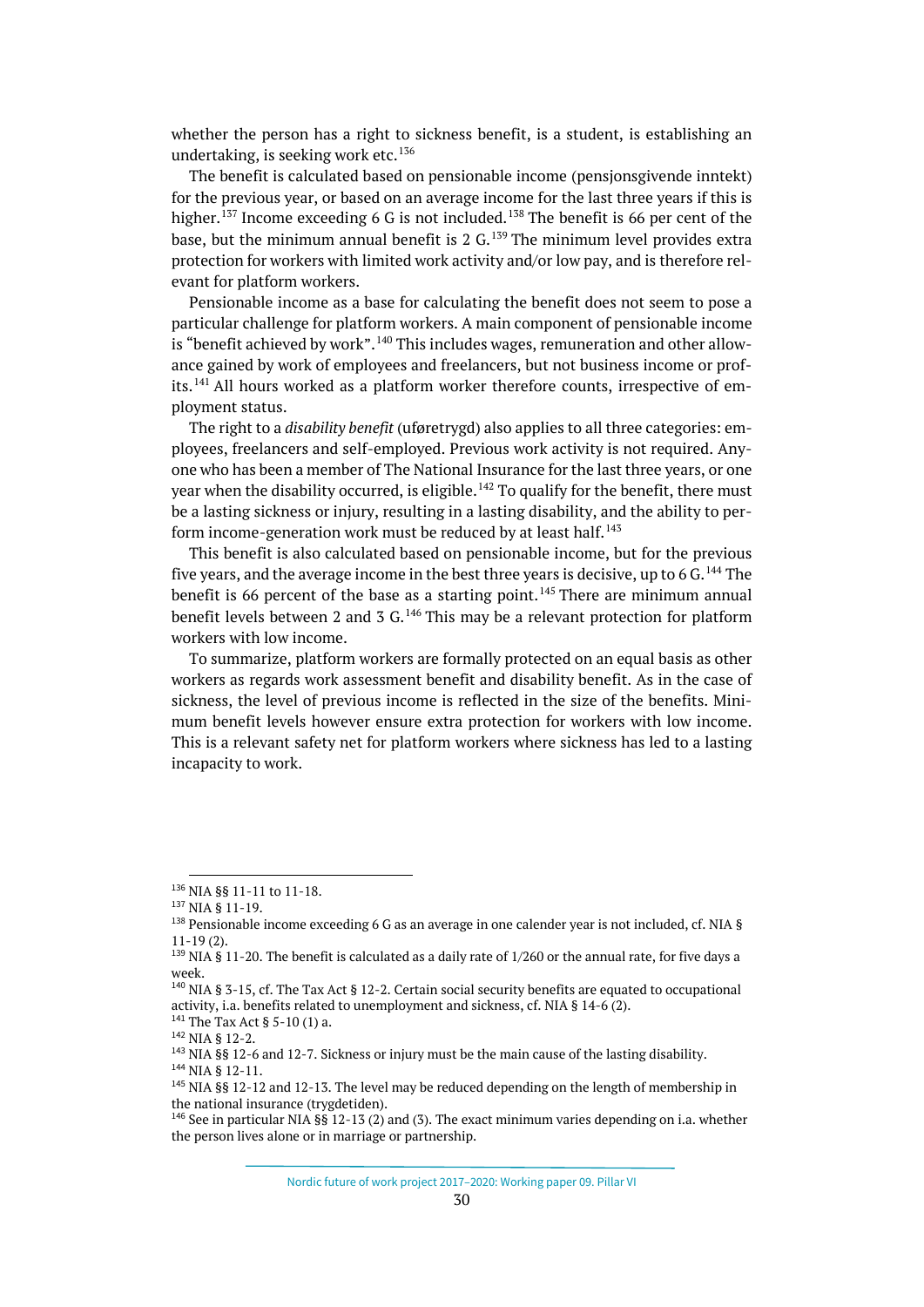#### **Occupational injury benefits and insurance**

Occupational injury benefit (yrkesskadedekning) is more precisely a *set* of benefits, i.a. an annual compensation for permanent injury (ménerstatning) and a number of special provisions on criteria and calculation of other benefits, such as sickness -, work assessment - and disability benefits.  $^{147}$  $^{147}$  $^{147}$  Only employees are covered, while freelancers and self-employed are not. Platform workers are therefore generally not covered.

Even if recognized as employees, platform workers might face particular obstacles due to the temporal element in the definition of occupation injury. An occupational injury is an injury, sickness or death caused by a work accident that happens *while the person is covered*. [148](#page-30-2) Employees are only covered when at work, at the workplace, dur-ing working time.<sup>[149](#page-30-3)</sup> This provides clear coverage for traditional employees working at a physical premises of the employer within regulated working hours. For platform workers, both workplace and working time may be harder to define. This may represent a risk of not being covered.

Freelancers and self-employed may sign up for a voluntary occupational injury scheme, but only if expected annual income exceeds  $1 \text{ G}$ .<sup>[150](#page-30-4)</sup> In our typology, the genuinely self-employed will typically sign up and be covered, while platform workers will not. The minimum income requirement may also be an obstacle for platform workers who only work sporadically for low pay.

As mentioned above in section 4.1, a mandatory occupational injury insurance scheme supplements the statutory benefits. This protection only covers employees, and hinges on a similar definition of occupational injury/sickness.<sup>[151](#page-30-5)</sup> There is also supplementing protection in collective agreements for employees in the public sec-tor, but this is less relevant for platform workers.<sup>[152](#page-30-6)</sup>

In sum, protection related to injury or sickness caused by work is clearly weaker for platform workers compared to both traditional employees and genuinely self-employed. Statutory protection depends on employment status, and even if recognized as an employee, platform workers may face a particular risk of not being covered.

### <span id="page-30-0"></span>**4.5 Parental leave**

A right to parental leave (for employees) is regulated in the WEA, while the right to the related benefit is set in the NIA.<sup>[153](#page-30-7)</sup> All three categories – employees, freelancers and self-employed – are entitled to benefits. Both criteria and calculation principles are formally the same, but platform workers might be affected differently than other workers.

<span id="page-30-1"></span> $147$  NIA § 12-2.

<span id="page-30-2"></span><sup>&</sup>lt;sup>148</sup> NIA § 13-3. Certain occupational diseases are also included, cf. NIA § 13-4.

<span id="page-30-3"></span> $149$  NIA § 13-6. The employee may be covered during travelling time on certain conditions.

<span id="page-30-4"></span><sup>150</sup> NIA § 13-13.

<span id="page-30-5"></span><sup>&</sup>lt;sup>151</sup> Yrkesskadeforsikringsloven §§ 1, 10 og 11. The risk of not being covered is however somewhat reduced, as there is a legal presumption that the injury or sickness is caused when at work, at the workplace, during working time, cf. § 11 (2).

<span id="page-30-6"></span><sup>152</sup> See for example Hovedtariffavtalen i staten 2018–2020 mellom Staten og LO Stat, Unio og YS Stat, Fellesbestemmelsene §§ 23 og 24. This author is not aware of similar regulations in collective agreements in the private sector.

<span id="page-30-7"></span><sup>153</sup> WEA chapter 12, in particular §§ 12-4 and § 12-6, and NIA chapter 14 II.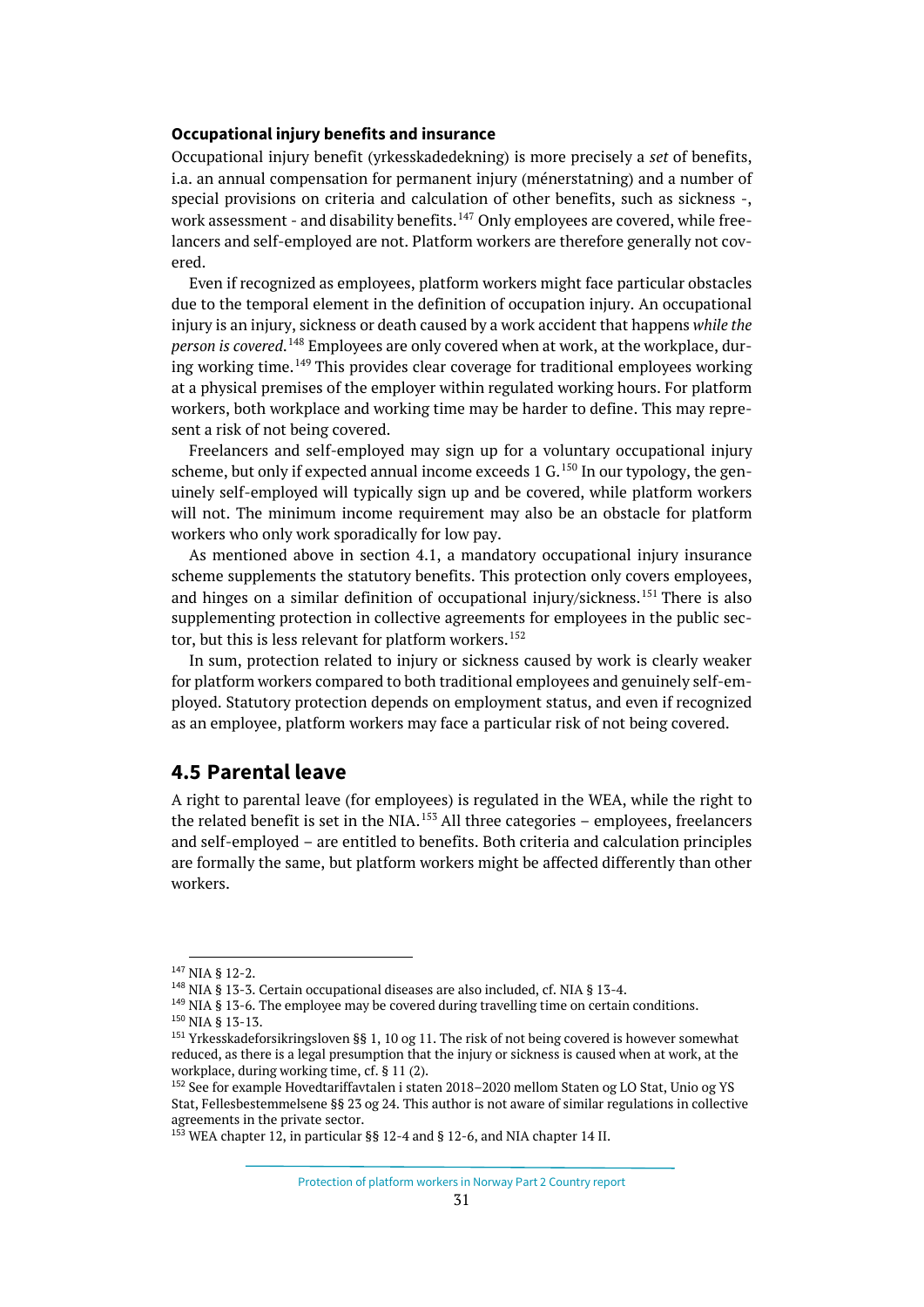Occupational activity is a qualifying criterion.<sup>[154](#page-31-1)</sup> As a point of departure, a pensionable income (pensjonsgivende inntekt) in at least six of the last ten months is required, and the income must exceed  $\frac{1}{2}$  G.<sup>[155](#page-31-2)</sup> The minimum level of  $\frac{1}{2}$  G is low, but still represents a risk not to qualify for platform workers with sporadic work and low income. However, persons not eligible for the benefit are entitled to a lump sum grant (engangsstønad) at birth or adoption at close to 1 G.  $156$ 

As regards calculation, the base is calculated by the same principles as sickness benefits.<sup>[157](#page-31-4)</sup> In contrast to sickness benefits, all workers – including self-employed – are entitled to a benefit of 100 per cent of the base.

The benefit period is fairly generous and flexible. The worker can choose a period of 245 days (49 weeks) on a full rate or 295 days (59 weeks) on a reduced rate.<sup>[158](#page-31-5)</sup> There is also an opportunity to combine part-time work with a lower rate over a longer pe-riod (gradert uttak), with a proportionate benefit.<sup>[159](#page-31-6)</sup> In practice, this flexibility may be easier to achieve for traditional employees than for others. Employees need a written contract with the employer on part-time work for the relevant period, while freelancers and self-employed need a written agreement with the welfare authorities.

A number of collective agreements provide supplementing rights for employees. In the public sector, there is a right to "full pay" related to parental leave, and similar rights occur in the private sector.<sup>[160](#page-31-7)</sup> Such rights will generally not cover platform workers, mainly because they lack recognition as employees.

To summarize, there does not seem to be significant risks for platform workers as regards basic income protection when out of work due to birth or adoption: The right to parental leave benefits in the NIA is equal for all workers, and there is an alternative grant if occupational activity requirements are not met. However, also in this context, a low level of income is reflected in the size of the benefit.

#### <span id="page-31-0"></span>**4.6 Retirement and old age**

There is a complex and interrelated set of rights to benefits related to retirement and old age. A number of occupational pension schemes (tjenestepensjonsordninger) set by statutory regulations and collective agreements supplement the basic rights in the National Insurance pension scheme (Folketrygdens alderspensjon). Due to the complexity of the system, the discussion will be brief and limited to some main features.

The supplementing schemes typically only cover employees. Platform workers' rights to occupational pensions therefore depend on recognition as employees.

<span id="page-31-1"></span><sup>154</sup> Other main criteria are birth or adoption of a child the person has a parental responsibility for (NIA § 14-5) and occupational activity (NIA § 14-6).

<span id="page-31-3"></span><span id="page-31-2"></span><sup>155</sup> NIA § 14-6 (1). The minimum level is related to the income converted to an annual income. <sup>156</sup> The grant is set by the Parliament, cf. NIA  $\S$  14-17 (5). From January 1. 2019, the grant is NOK 83.140.

<span id="page-31-4"></span><sup>&</sup>lt;sup>157</sup> NIA § 14-7 (1), see further in section 4.4.

<span id="page-31-5"></span><sup>&</sup>lt;sup>158</sup> The benefit period can start before birth, see further NIA § 14-10. There is however also a maximum period *after birth* at 230 days/45 weeks or 280 days/56 weeks on full or reduced rates, resepectively. This equals the benefit period in case of adoption, cf. § 14-9 (2).

<span id="page-31-6"></span><sup>&</sup>lt;sup>159</sup> NIA § 14-16. The benefit is then proportionate to the difference between a full-time position and the person's time position.

<span id="page-31-7"></span><sup>160</sup> See for example Hovedtariffavtalen i staten 2018–2020 mellom staten og LO Stat, Unio og YS Stat, Fellesbestemmelsene § 19. For an example from the private sector, see Sentralavtalen mellom Finans Norge og Finansforbundet 2018–2020 § 13.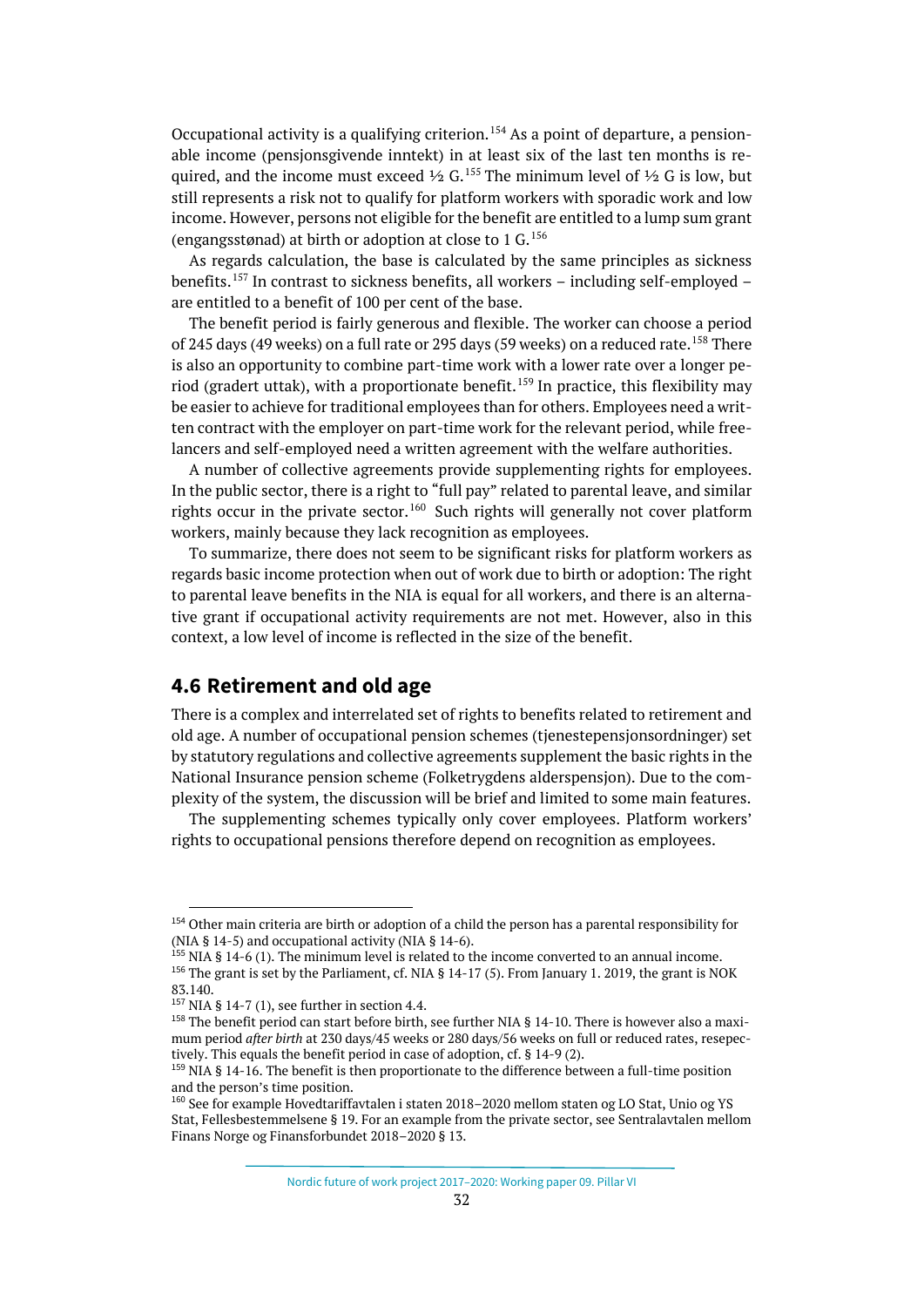The National Insurance pension scheme is complex in itself.<sup>[161](#page-32-0)</sup> The system underwent a fundamental reform in 2010–2011, and the reformed scheme is introduced gradually. As a consequence, there is today a four-tier system:

- the "old" pension scheme for persons born 1943 or earlier
- the revised pension scheme for persons born 1943–1953
- the combined pension scheme for persons born 1954–1962
- the "new" pension scheme for persons born 1963 and onwards.

The latter scheme is most relevant for this study, due to the future perspective and because most platform workers are relatively young.<sup>[162](#page-32-1)</sup>

The new pension scheme (as well as the others) is a system of *earning* pension rights through membership in The National Insurance, with two main modes of earning:

- earning by *active membership* by earning a pensionable income (pensjonsgivende inntekt)
- earning by *passive membership* by a being a member

Hence, the model is a synthesis of a minimum financial security for all residents and an income-related component. In the new pension system, the two components are named *guaranteed pension* (garantipensjon) and *income-pension* (inntektspensjon). In addition, there are certain needs-related elements, such as a child-allowance (barnetillegg) and a marriage-allowance (ektefelletillegg).

The system as such does not differentiate based on employment status. The mode of earning rights by pensionable income does not seem to pose a particular challenge for platform workers, as already discussed.<sup>[163](#page-32-2)</sup>

A right to a guaranteed pension requires minimum three years of membership, and full rights require 40 years of membership.<sup>[164](#page-32-3)</sup> At the moment, full annual guaranteed pension varies from NOK 176.099 to NOK 190.368 depending on relationship status.[165](#page-32-4)

The calculation of the income-pension in the new system differs from the old. The changes are mainly due to the need for austerity measures, but also seek to provide more freedom for the individual and to encourage work activity. Important new principles are life expectancy adjustment, index regulation (by an index lower than the growth in wages), calculation based on all years of income (instead of the "best" years) and flexible withdrawal of rights from the age of 62 to 75 (not affecting the total pension).[166](#page-32-5) This facilitates combinations of pension and work. Income exceeding 7,1 G is however excluded.

This brief presentation shows the varying significance of employment status and labour market activity as regards benefits related to retirement and old age. The National Insurance pension scheme covers all workers, and calculation of these basic pensions only partly depends on previous income. Supplementing occupational pension schemes, on the other hand, are generally reserved for employees. The guaranteed pension represents an important safety net very relevant for platform workers.

<span id="page-32-0"></span><sup>161</sup> The presentation here leans considerably on Kjønstad/Syse/Kjelland 2017 p. 359–365.

<span id="page-32-1"></span><sup>&</sup>lt;sup>162</sup> NIA chapter 20 regulates the new scheme.

<span id="page-32-2"></span><sup>163</sup> See section 4.4.2.

<span id="page-32-3"></span><sup>164</sup> NIA § 20-10.

<span id="page-32-4"></span><sup>165</sup> NIA § 20-9.

<span id="page-32-5"></span><sup>166</sup> See in particular NIA §§ 20-12 to 20-18.